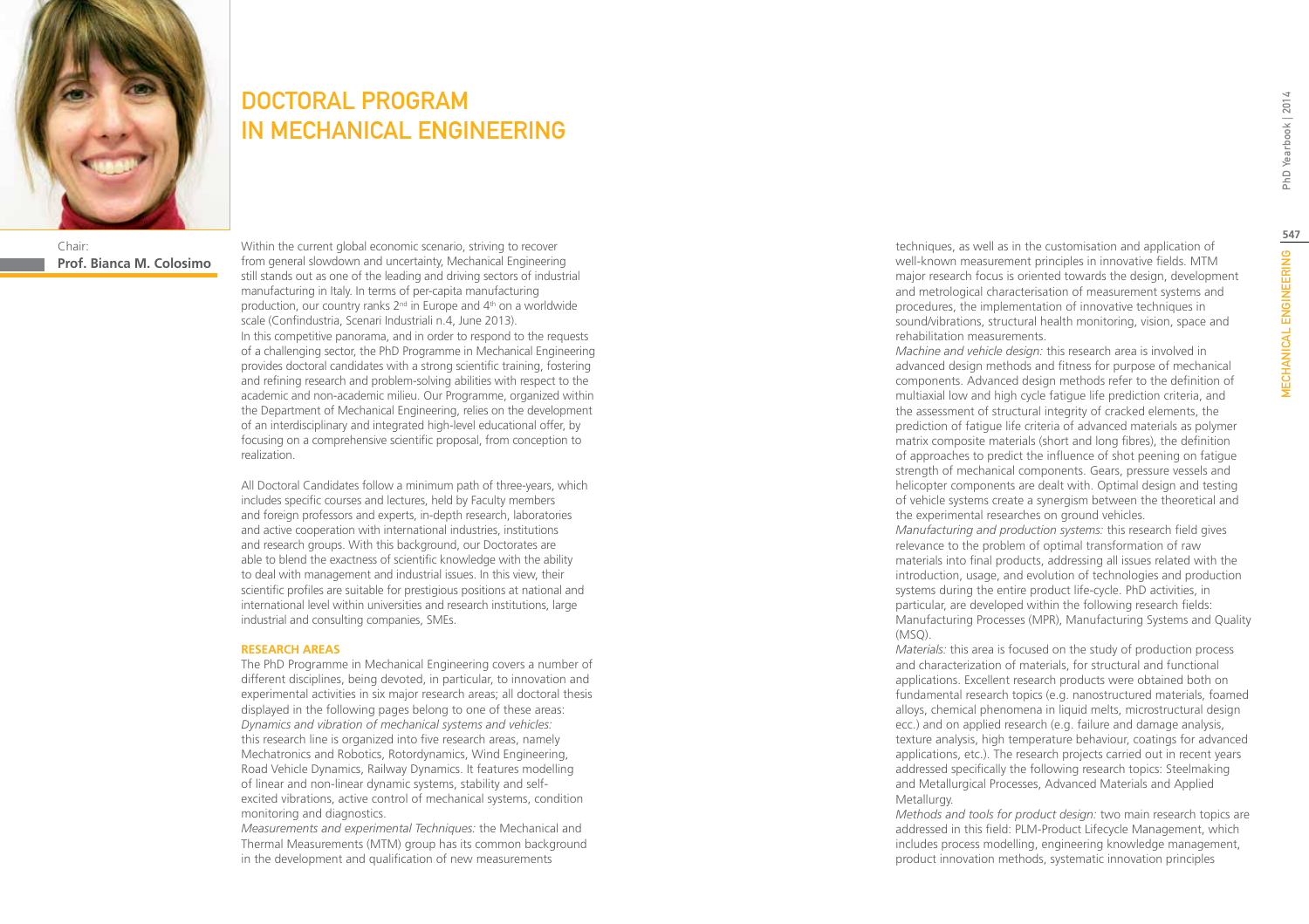and methods, topology optimization systems, and data/process interoperability, and Virtual Prototyping, which includes virtual prototyping for functional and ergonomics product validation, haptic interfaces and interaction, reverse engineering and physicsbased modelling and simulation, emotional engineering.

#### **LABORATORIES**

One of the key elements of our Doctoral Programme is represented by our laboratories; we feature some of the most unique, active and innovative set-ups in Europe: Cable Dynamics, Characterization of Materials, DBA (Dynamic Bench for Railway Axles), Dynamic Testing, Dynamic Vehicle, Gear and Power Transmission, Geometrical Metrology, High-Temperature Behaviour of Materials, La.S.T., Manufacturing System, Material Testing, Mechatronics, MI\_crolab Micro Machining, Microstructural Investigations and Failure Analysis, Outdoor Testing, Physico-Chemical Bulk and Surface Analyses, Power Electronics and Electrical Drives, Process Metallurgy, Reverse Engineering, Robotics, SIP (Structural Integrity and Prognostics), SITEC Laser, Test rig for the Evaluation of Contact Strip Performances, VAL (Vibroacoustics Lab), VB (Vision Bricks Lab), Virtual Prototyping, Water Jet, Wind Tunnel.

#### **INTERNATIONALIZATION**

We foster internationalization by strongly recommending and supporting PhD candidates' mobility abroad, for short-term study and research periods up to 18 months. We promote, draft and activate European and extra-European Joint Degrees, Double PhD Programmes and Joint Doctoral Thesis; our Department is actively involved in EU-based and governmental third-level education agreements such as Erasmus Mundus, Cina Scholarship Council and Brazilian Science Without Borders.

60% of PhD Candidates enrolled in 2013 are foreigners; overall female presence (Italian and non-Italian) accounts for 15%. Our international network includes some of the highest-level and best-known universities all over the world, such as MIT-Massachusetts Institute of Technology (US), University of California at Berkeley (US), Imperial College London (UK), Tsinghua University (CN), University of Illinois at Urbana-Champaign (US), Delft University of Technology (NL), University of Michigan (US), École Polytechnique Fédérale de Lausanne (CH), Technische Universität München (DE), University of Southampton (UK), Technical University of Denmark (DK), Pennsylvania State University (US), Chalmers University of Technology (SE), Technion-Israel Institute of Technology (IL), Virginia Tech (US), Technische Universität Darmstadt (DE), University of Bristol (UK), The University of Sheffield (UK), École Centrale de Paris (FR), Politécnica de Madrid (ES), Université Laval (CA).

|                       | <b>DOCTORAL PROGRAM BOARD</b> |                   |  |
|-----------------------|-------------------------------|-------------------|--|
| Bianca Maria Colosimo | Alfredo Cigada                | Michele Monno     |  |
| Stefano Beretta       | Andrea Collina                | Paolo Pennacchi   |  |
| Andrea Bernasconi     | Giorgio Colombo               | Barbara Previtali |  |
| Marco Bocciolone      | Umberto Cugini (Emeritus)     | Ferruccio Resta   |  |
| Marco Bonjardi        | Giorgio Diana (Emeritus)      | Bortolino Saggin  |  |
| Monica Bordegoni      | Fabio Fossati                 | Quirico Semeraro  |  |
| Francesco Braghin     | Marco Giglio                  | Tullio Tolio      |  |
| Stefano Bruni         | Massimiliano Gobbi            | Maurizio Verdani  |  |
| Gaetano Cascini       | Mario Guagliano               | Roberto Viganò    |  |
| Federico Casolo       | Carlo Mapelli                 | Alberto Zasso     |  |
| Federico Cheli        | Gianpiero Mastinu             |                   |  |

| DOCTORAL PROGRAM BOARD                     |                          |                           |                                           |  |  |
|--------------------------------------------|--------------------------|---------------------------|-------------------------------------------|--|--|
| Bianca Maria Colosimo                      | Alfredo Cigada           |                           | Michele Monno                             |  |  |
| Stefano Beretta                            | Andrea Collina           |                           | Paolo Pennacchi                           |  |  |
| Andrea Bernasconi                          | Giorgio Colombo          |                           | Barbara Previtali                         |  |  |
| Marco Bocciolone                           |                          | Umberto Cugini (Emeritus) | Ferruccio Resta                           |  |  |
| Marco Boniardi                             | Giorgio Diana (Emeritus) |                           | Bortolino Saggin                          |  |  |
| Monica Bordegoni                           | Fabio Fossati            |                           | Quirico Semeraro                          |  |  |
| Francesco Braghin                          | Marco Giglio             |                           | <b>Tullio Tolio</b>                       |  |  |
| Stefano Bruni                              | Massimiliano Gobbi       |                           | Maurizio Verdani                          |  |  |
| Gaetano Cascini                            | Mario Guagliano          |                           | Roberto Viganò                            |  |  |
| Federico Casolo                            | Carlo Mapelli            |                           | Alberto Zasso                             |  |  |
| Federico Cheli                             | Gianpiero Mastinu        |                           |                                           |  |  |
|                                            |                          |                           |                                           |  |  |
| <b>ADVISORY BOARD</b>                      |                          |                           |                                           |  |  |
| Riccardo Cesarini (Brembo S.p.a.)          |                          |                           | Francesco Longanesi Cattani (Prada)       |  |  |
| Paolo Coeli (Centro Ricerche Fiat- C.R.F.) |                          |                           | Daniel Cadet (Alstom Transport)           |  |  |
| Domenico Garito (Ina-Fag)                  |                          |                           | Giuseppe Fogliazza (MCM S.P.A.)           |  |  |
| Maurizio Boiocchi (Pirelli Tyre S.P.A.)    |                          |                           | Massimiliano Mandelli (Sandvik Italia)    |  |  |
| Dario Scapaticci (Confindustria)           |                          |                           | Paolo Egalini (Mandelli)                  |  |  |
| Marco Fainello (Ferrari GeS)               |                          |                           | Mauro Biglia (Off. E. Biglia & C. S.p.A.) |  |  |
| Bruno Murari (St Microelectronics)         |                          |                           | Zeno Borsaro (Riello Sistemi S.P.A.)      |  |  |
| Emilio Maestrini (Ferrovie Dello Stato)    |                          |                           | Edoardo Rabino (Centro Ricerche Fiat)     |  |  |
| Mario Romani (ANSALDOBREDA)                |                          |                           | Stefano Cattaneo (IPG Fibertech)          |  |  |
| Francesco Favo (RFI - CERSIFER)            |                          |                           | Michele Cantella (ATOM S.P.A.)            |  |  |
| Lorella Crippa (A.Agrati S.P.A.)           |                          |                           | Marco Livelli (Jobs S.P.A.)               |  |  |
| Lorenzo Folio (SEKO BONO EXACTA S.P.A.)    |                          |                           | Francesco Ziprani (Marposs S.P.A.)        |  |  |
| Oldrich Polach (Bombardier Transportation) |                          |                           |                                           |  |  |

| <b>SCHOLARSHIP SPONSORS</b>                                          |                        |                        |  |  |  |
|----------------------------------------------------------------------|------------------------|------------------------|--|--|--|
| Marcegaglia                                                          | Fondazione Politecnico | Rold Elettronica Srl   |  |  |  |
| <b>CNR</b>                                                           | Brembo Spa             | La Saes Getters Spa    |  |  |  |
| E.T.S Srl                                                            | Pirelli Spa            | Consorzio Spinner 2013 |  |  |  |
| <b>MUSP</b>                                                          | Riva Acciaio           | STMicroelectronics     |  |  |  |
| Inaf - Osservatorio Astronomico Fondazione Università di<br>di Brera | Mantova                |                        |  |  |  |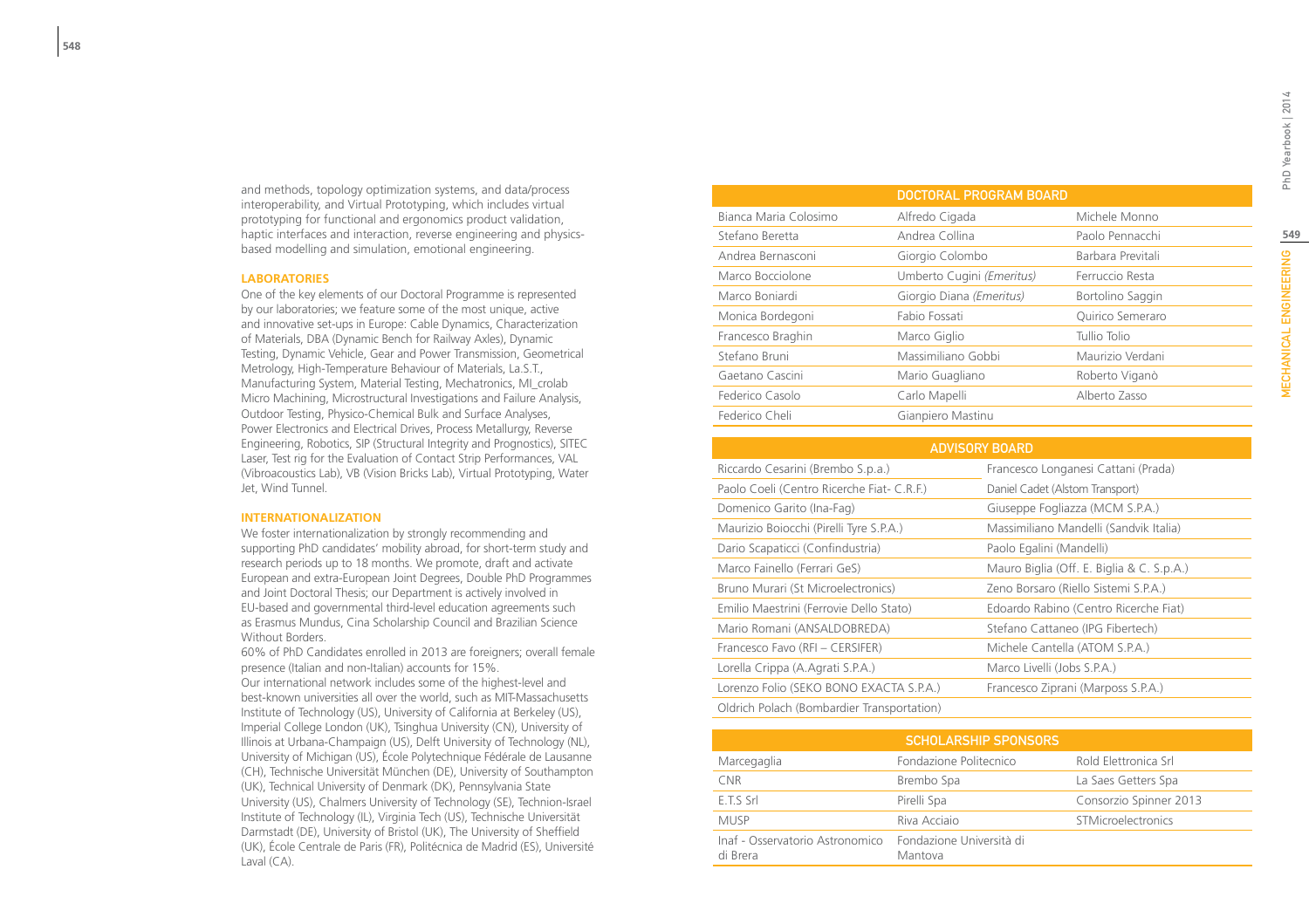# Investigation of geometry transferability of Lemaitre's continuum damage mechanics **MODEL**

**Nima Allahverdizadeh-** Supervisor: **Prof. Marco Giglio, Prof. Andrea Manes**

Problem of the failure is as old as human made structures. By progression of the technology and complexity of the structures, this problem has become more serious. There are different frame works dealing with failure and aimed to predict it in the structures. Damage mechanics is one of these frameworks. Inside damage mechanics there are also different categories of damage models with different physical background. Continuum damage mechanics (CDM) is one of these categories and Lemaitre's model is the first and most commonly used CDM model. In order to apply a damage model first it is necessary to calibrate the model for the each material. It is supposed that once a model is calibrated for a material it is possible to apply it for all loading conditions. However, it has been shown that in fact damage models predictions' is not always good and in some cases they may fail to have promising results. It is necessary though to have a comprehensive understanding about the advantages and drawbacks of each damage model. Lemaitre's continuum damage mechanics model has been investigated in this research under different loading conditions. Test material is Ti-6Al-4V titanium alloy which is a commonly used material in the different applications



**1.Some of the specimens and experimental test set ups.**

especially aerospace industry. Lemaitre's continuum damage mechanics model and plasticity constitutive law with five parameters, has been calibrated for Ti-6Al-4V titanium alloy using inverse engineering and try and error method. A large experimental test program including 15 different loading cases and specimen geometries has been performed including multiaxial torsion and uni-axial tensile tests on the smooth and notched round and flat specimens. Figure 1 shows some of the specimens and experiment set ups has been performed. Finite element model of all experiments has been reproduced using Ls-Dyna and Abaqus commercial softwares. Load-displacement data obtained from the finite element

models has been compared with the experimental results in the

all cases. Figure 2 demonstrates finite element model of the specimens. Comparison of the failure displacement in numerical models and experiments showed that Lemaitre's continuum damage mechanics model's accuracy changes by changing the geometry and loading conditions and the same accuracy of the calibration which has been done on the uniaxial test of round smooth specimen cannot be achieved for the other experiments. However, Lemaitre's model was still able to predict the failure displacement in most of the cases with quite good accuracy and less than 20% error. By changing the stress state which can be represented by variation of the stress triaxiality and lode angle, accuracy of the predictions of model for the failure displacement changes. In the two region, model's predictions for the failure displacement has errors bigger than 20%. First region is the triaxiality region around 0.15-0.35 and lode angle around 0.3-0.5. Transition from the shear dominant to the tensile failure can be potential reason for the big error of the model in this region. Second region which model's predictions has big errors is related to the experiments with high value of triaxiality and lode angle (bigger than 1). Very different stress state in this region in compare

with calibration condition can be the possible reason for big error of the model. Lemaitre's model was also able to predict the critical points in all experiments properly and in all cases damage initiation location in finite element models matches with the experimental data. Analyzing of the stress state in the experiments by calculating the average stress triaxiality and lode angle demonstrated that different loading conditions which leads to different failure mechanism has been created in the experiments. SEM images of the failure surface of the experiments also shows different failure phenomena in the experiments due to the variation of the triaxiality and lode angle. In the notched flat specimens, a lot of dimples can be seen in the failure surface. Dimples have various sizes and secondary cracks are also visible in the failure surface. Failure is mostly ductile in the flat notched notched specimens failure is specimens. However, in some cases partially brittle ruptures are detectable in the failure surface. Among the notched flat specimens, specimen which has smaller triaxiality value, has more ductile failure surface and number of the micro cracks in the failure surface are less with smaller sizes. In the multiaxial torsion tests, failure is truly ductile with a lot of dimples in the failure surface. No micro



**2. Finite element models of the experiments.**

cracks exists in the surface and dimples are relatively uniform in size with none being large. Size of dimples are smaller in compare with the flat notched specimens. Sliding effects of the surfaces due to the existence of shear is also obvious in the failure surface of the multiaxial torsion tests. In the round ductile with typical dimple rupture which indicates tensile stress was dominant. There are a lot of small dimples that surrounded by larger ones. It has been shown by comparison of the numerical and experimental loaddisplacement data that changing the triaxiality and lode angle clearly affect the plasticity constitutive law which normally supposed to be independent

from the geometry and loading conditions. This effect has to be taken into consideration in the practical applications. Finally as a further application, the model has been applied in the three point bending test and it has been shown that calibrated model was not able to achieve a reasonable accuracy in the prediction of the failure displacement with original calibration obtained from the smooth specimen. However, new parameters for the model can improve the accuracy of the model. Very high mesh sensitivity of the results also has been observed for the three point bending test.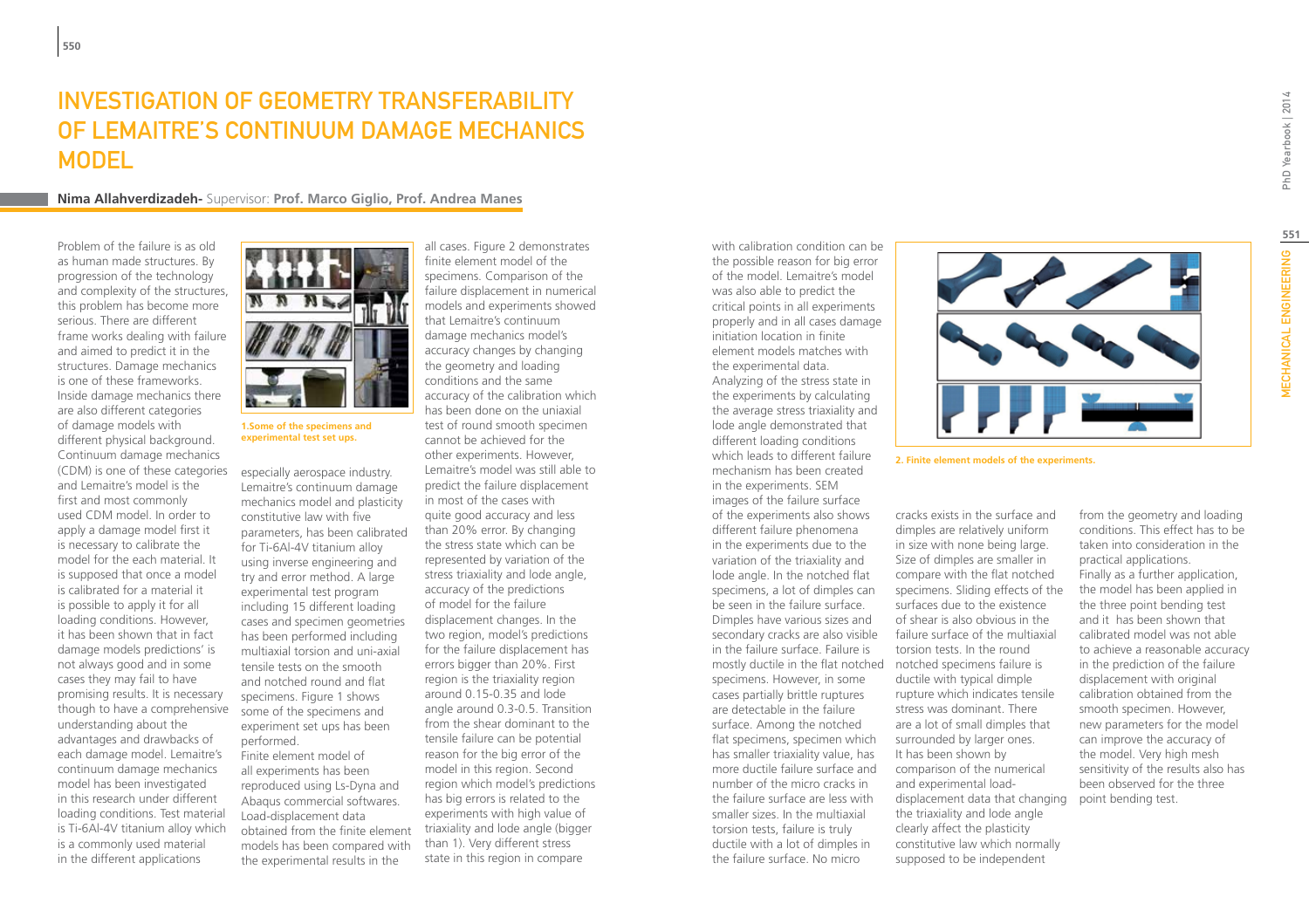### DEVELOPMENT OF AN ASSISTIVE REHABILITATIVE ROBOTIC SYSTEM

#### **Masoud Amiri -** Supervisors: **Prof. Federico Casolo**

The objective of present work is to make an assistive rehabilitation robot by minimizing complexity of the system in order to increase reliability and to decrease final cost and make the robot suitable for home-use and wheelchair based mounting. The project started with focus

on type of actuator, since the robot is used for low speed application, use of an efficient transmission system was necessary to obtain desire speed at joints of robot while to keep high torque at the output. A hydraulic actuator based on hydrostatic transmission was a suitable choice to obtain good power to weight ratio while to minimize size of the actuator. In this system because primary part and secondary part are connected through hydraulic hoses, it is possible to mount primary part on the base of the robot and secondary part on the joint to decrease weight of the actuator and consequently total weight of the robot. While simulation results shows correct work of this type of actuator and transmission, the only problem with this system was to find a miniature hydraulic pump and motors and the other components with desired characteristics which make it very difficult to find on market, noting that designing and building of these components

were time consuming and out of scope of this thesis the final decision was selection of flat dc motors plus commercial harmonic drives in order to have an actuator and transmission system as compact as possible, while production and experimental test of this system has been postponed to future. Being light weight and simplicity plus to have workspace near to workspace of human arm were key factors to design the robot. The final prototype of the robot uses profile of aluminum to reduce weight while it keeps complexity minimum. Low weight of the robot allows mounting it on wheelchair and portability of the system is key point to use it at home. For reduction of actuator weight and also reduce cost of the system two set of spring-cablepulley systems have been used which compensated total weight of the robot and a portion of weight of human arm, also spring configuration is adjustable to be set according to different patients. Development of the mathematical model of the system has been the preliminary and essential phase for the development of the new robotic device to be connected to the forearm in order to contribute to the movement of the hand. The model was built using Matlab/ simulink and in addition to the

robotic device it also includes a simplified scheme of the human arm. In order to limit the computational load of the first prototype, the glenohumeral joint is constrained to the wheelchair frame because the patient arm is not expected to exceed 90¡ degrees for flexion or adduction angles. The control system of the equipment has been modeled by means of Matlab code but was implemented to the hardware in C code. The model is not only used to analyze the virtual movement of the arm in order to contribute the system design including brushless motors, transmissions and springs – but is also part of the control system. The device is an end-effector type robot, it can be mounted on a wheelchair slightly behind patient's shoulder and is connected to the forearm .The robot can cooperate for the movement of hand within its physiological space except for extreme abduction and extension angles of the shoulder. It has five degrees of freedom, three active and two passive. The passive degrees of freedom prevent to overstress the glenohumeral joint due to inaccurate positioning of the forearm on the device. The control system is based on

impedance control, use of this control strategy will allow us to understand desire of the patient to do the required task while the control parameters can be selected according to different patient category, basically this technique allows a variable deviation from a predefined trajectory rather than imposing a rigid movement that can be obtained by normal position controllers.

For the simulation not only the robot but also the human arm has been modeled to make sure that robot is able to apply force or torques as much as subject needs, simulation results prove that by changing the level of disability of the subject the control is in a way that subject must actively participate during desired task and in fact in this way robot training will increase therapeutic outcome with respect to traditional training. All the software required for programming and governing the system motion have been implemented on three identical little electronic boards, these electronic boards have been designed and built specifically for this robot and it is possible to program different control logics on them, these boards occupy smaller spaces and have much lower dimension and weights with respect to similar commercial boards. The robot has different operating modes. When the arm of the subject is completely passive, the device (in the first

operating mode) must provide the patient of the full help -energy and control -required for a per-settled movement. As the subject's condition improves it is possible to use another operative mode with which the machine help can be modulated to the

For these initial tasks the system is user-friendly and the control system must be calibrated on patient characteristics. Experimental results verify simulation results on capability of system to apply only required help while it can keep the error minimum.

patient ability, this approach allows to monitor and certify the improvements. When a patient is enough strong the robot can also work against the subject action in order to strengthen the muscles. With another operating mode the subject can be partially or totally released by the gravity forces, so that a weak arm can recover the active ability to move the limb. The last working mode of the system, the more complex and still under development, will provide the patient with the help to perform a generic, not previously known task. This function will probably be the most effective for the ADL. The challenging part of this development is the decoding of the patient will of motion. The preliminary tests of the prototype of the new device mounted on a power wheelchair are encouraging: it is light, not noisy, and easy to move by the subject. Experimental tests have been done for two different cases, the first one with full gravity compensation as well as the mode which the subject is helped to repeat a stereotype exercise for auto-physiotherapy.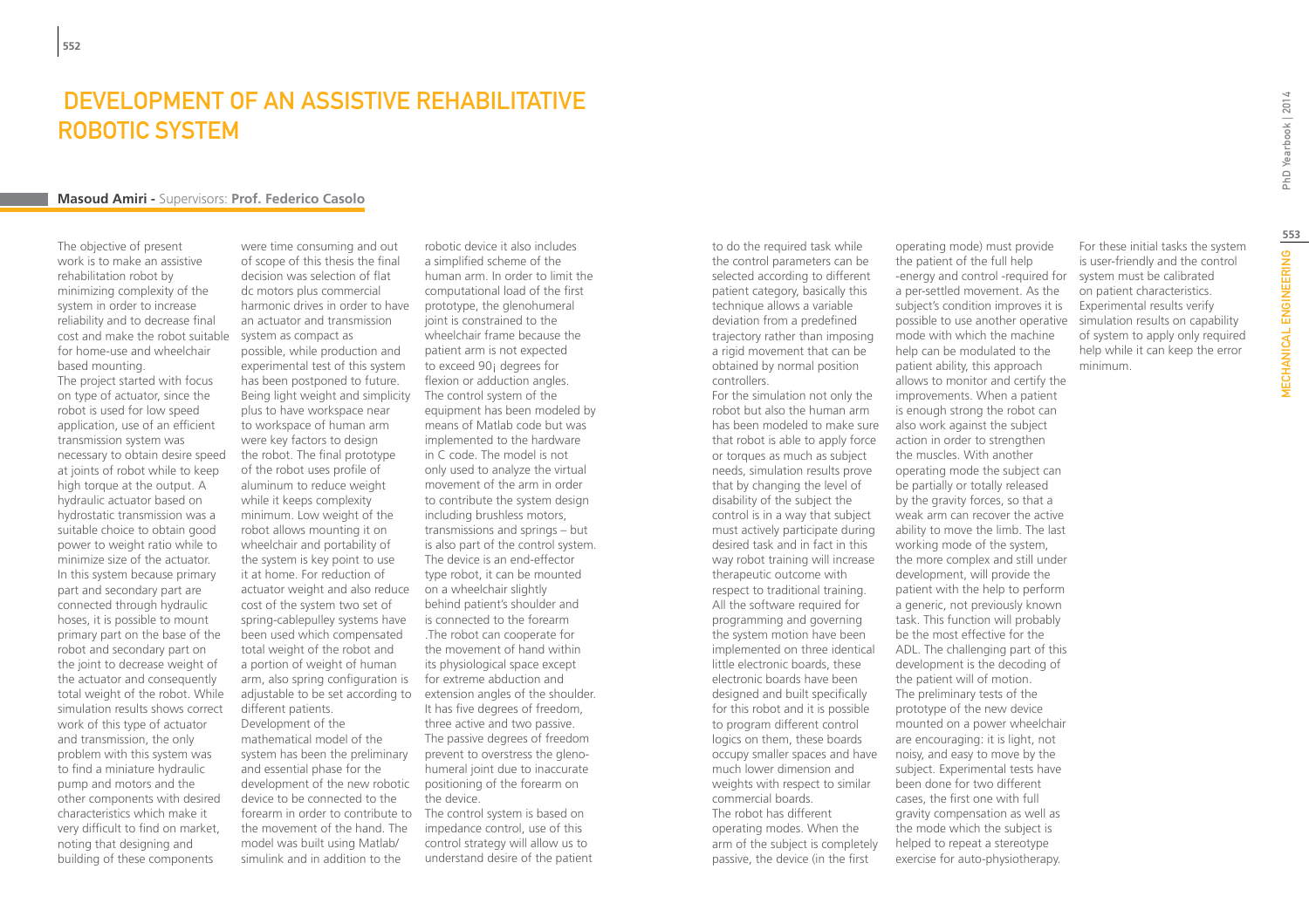### Air-Assisted Water Jet Cutting Technology

#### **Francesco Arleo -** Supervisor: **Prof. Massimiliano Annoni**

The core of the present work is the water jet orifice which is considered the heart of the technology and for sure one of the most important component whose behavior directly influences the process performances and reliability. First of all, CFD-aided studies on the orifice outflowing regimes and jet stability are carried out aiming at a deeper insight of the complex fluid dynamic phenomena taking place inside the orifice and outlining the main causes of perturbation and process instability. Briefly, the loss of coherence happens when the source of perturbation reaches the orifice capillary causing a loss of the hydraulic flip condition. Afterwards, a solution is studied in order to reduce and control the previously mentioned instabilities.

This solution consists in a controlled air flux blown inside the orifice tube thanks to a small hole linked to the outside ambient through a modified cutting head retaining nut. At the beginning, the proposed solution is tested again by means of numerical simulations showing promising results: supplying pressure enough, the forced air flux is able to coherently modify the inner velocity field, preventing any disturbances to reach the capillary region thus ensuring



**solution.**

the jet stability over any working By means of an ad hoc condition (Figure 1); moreover, by increasing the air intake pressure it is also possible to modify the jet spreading in a controlled way, making it able to adapt the jet structure to any specific application. This gives the birth to the Air-Assisted Water Jet cutting technology. The air-assisted orifice concept

is then tested practically by designing an Air-Assisted Pure Water jet cutting system prototype whose performances are characterized both fluid dynamically and technologically. The experimental

characterization of the system is carried out on two different orifice capillary diameters Ø 0.08 mm and Ø 0.1 mm and two different air intake configurations, namely radial and tangential.



**1.Numerical results of the proposed** 

**2. Comparison between radial and tangential configuration in terms of downstream jet spreading diameter.**

developed visual analysis method it is possible to measure the air intake effects in terms of jet spreading and coherence length.

The two air intake configurations, radial and tangential, turned out to produce sensibly different effects on the jet structure: on one hand, by directly impacting on the jet the radial air intake is more aggressive on the jet structure; on the other hand, the tangential air intake has a peripherally "swirl effect" around the jet making the interaction more gentle thus preserving the jet coherence (Figure 2).

Nevertheless, the control of the jet coherence can have effects on the cutting quality since it varies the jet structure interaction with the target

#### material.

Whereas an experimental campaign tested the enhanced system performances in terms of cutting capability and kerf quality on a real industrial case study concerning closed-cell foams cutting.

Providing cutting energy enough by using the optimal orifice diameter, the radial air intake supplied by high pressure is statistically proved to be the best configuration to be used in cutting applications of soft materials showing an actual improvement of the cut kerf quality by smoothing the striations.

Furthermore, such a system can also be used passively by connecting a pressure transducer parameters and a reduction and monitoring the process by acquiring the pressure signal coming from the inside of the orifice while working. Experimental tests showed that the system is able to detect the onset of instabilities. Finally, the air-assisted technology is transferred to high precision abrasive water jet machining integrating it in the design of a μ AWJ cutting prototype.

In this case, experimental trials based again on visual analysis demonstrate that a vacuumassisted orifice with a tangential configuration is the best choice since it still guarantees the jet

**HAWJ** cutting head

**3. Sample gears of different materials and thicknesses cut by the developed μ AWJ system.**

stability with a further increase of the jet coherence.

This is crucial when dealing with abrasive micro machining where a perfect control on the process of the sources of instability is fundamental.

reliably orifice failure rather than cutting head preserving it from The vacuum assistance makes the process stable and produces a highly coherent jet, thus allowing the downsizing of the abrasive clogging. Again, the μ AWJ cutting system is characterized technologically and tested as well on some case studies in order to prove the effectiveness of the solutions (Figure 3). In particular, concerning kerf quality, the tests prove how very good performances are achievable making this technology to compete, on equal footing, with other micro-machining

processes.

Water jet could be able to cut considerable thicknesses faster, ensuring high productivity and moreover it is a completely independent material process. The main purpose for the future is to challenge with other nonconventional technologies such as laser and EDM, in all those industrial areas concerning the machining of metal and nonmetal, heat-sensitive and non-conductive materials, composites and considerably thick workpieces. Concluding, the Air-Assisted Water Jet technology is a viable way to enhance the process capabilities aiming at an holistic improvement of the Water Jet technology as a whole, opening the way to new applications in the field of high precision and micro machining.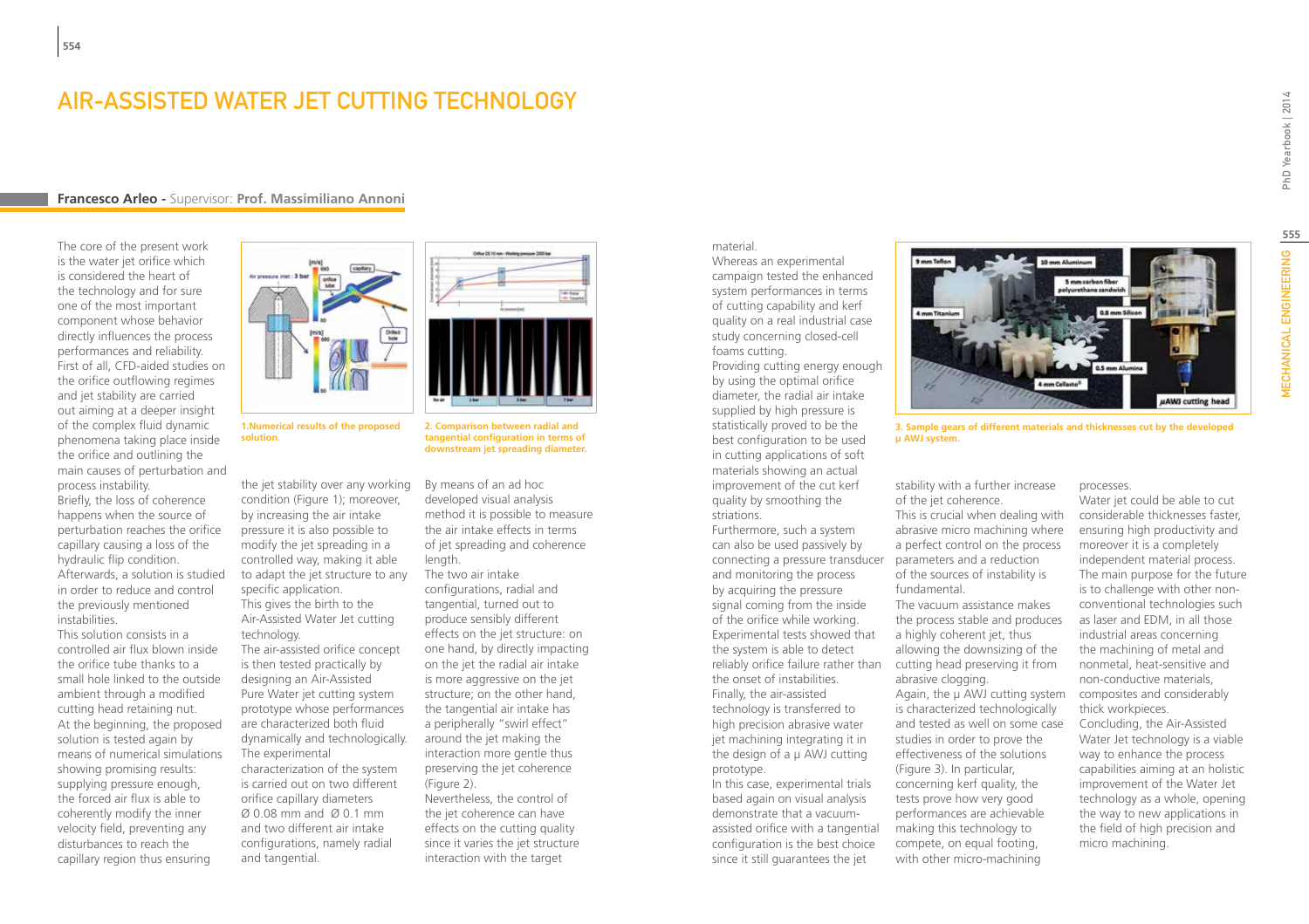# DEVELOPMENT OF A DYNAMOMETRIC WHEEL SET for the estimation of wheel-rail interaction forces

**Stefano Bionda -** Supervisor: **Prof. Marco Bocciolone**

The understanding of the contact mechanics is a relevant issue in railway engineering. The possibility of measuring the forces that arise at the contact interface has an important implication in several fields of railway engineering such as components wear, riding dynamics, but, more important, are essential to assess the safety of the vehicle against derailment.

In case of homologation, the European standard EN 14363 for the acceptance of running characteristics of railway vehicles, prescribes to assess the running safety, the track loading and the vibrational behaviour. The standard requires to performing in-line tests and, in many cases, it requires the measure of the contact forces. Considering the relevance of contact force measurements in terms of riding safety, one of the main goals is to increase precision and accuracy of the instrumentation. The second issue is related to the fact that the measurements have to be performed in a harsh environment and, in case of homologation campaign, the instrumentation has to last for years thus a high level of reliability must be guaranteed. In the present work, the method developed by Politecnico di Milano is presented, which relies on the usage of dynamometric



**1.bending moments and position of the measurement sections on the axle**

wheelset for the measure of the forces. This method consists in the combined measure of the bending moments on the axle and the measure of the deformation on the wheelweb in order to reconstruct the vertical and lateral forces. The longitudinal forces, instead, are inferred by the measurement of the torsion along the axle. Figure introducing the D-optimal 1 shows the typical bending moments and the positioning of the bending bridges along the axle.

By means of the critical analysis of the method, the minimal set of measurement needed and the critical analysis of the test-rig, issues related with each typology of measurement section were investigated. The practical realisation of the bending bridges has been considered, focusing on the understanding and the elimination of the ripple effects that signal offsets

or mounting misalignments cause. A similar analysis has been performed for the wheelweb sensors, pointing out their relevance for measurement and the fact that are the most delicate sensors mounted and thus, could introduce reliability problems.

The second point of the present work is the analysis of the calibration process, which is an essential step for the characterization and the definition of the measurement uncertainty of every measurement device. It is easy to understand that the calibration must be performed considering all the factors that may affect the response of the dynamometric wheelset. Nevertheless, it is important to maintain the number of tests not excessively large. These goals have been achieved design of experiment and characterising the test-rig used to calibrate the dynamometric wheelsets. The former allowed the definition of an optimal test plan, whist, by means of the the systematic errors that affects the force measurements have been individuated and corrected, allowing the understanding of the propagation of the measurement uncertainty up to the final measurements of the dynamometric wheelset. Figure





2 shows the layout of the testrig realised and calibrated by the Department Of Mechanical Engineering at Politecnico di Milano.

All the points previously presented were aimed to increase the measurement precision of the dynamometric wheelset. In order to increase the robustness of the instrument, two possible ways can be followed. The first one is to obtain good measurements also in case of reduced measurement sets (i.e. degraded the reformulation of the forces condition of the measurement system); the second is the possibility to introduce sensors that are more robust, allowing the possibility of using mixed nature measures. The idea for increasing the precision of the reduced measurement sets comes from the consideration that a proper partitioning of the test plan leads to a series of calibration models (described by a calibration matrix) that provide good estimations within their calibration conditions (i.e. the lateral position of the wheelset). The problem then moved from the use of reduced measurement relative lateral displacement of sets to the individuation of a



**3. Fuzzy logic algorithm scheme**

method for establishing which calibration model is the most suitable during the different conditions encountered during in-line tests. The first method introduced is based on the fuzzy logic. It allows recognising among various models, which one is the most suitable, switching or even combining their outputs, Figure 3 shows the scheme of the algorithm implemented. The second method presented

is based instead on the idea of estimation problem as a Kalman Filter. This allow the introduction of the interactive multiple models algorithm. The outputs of a bank of concurrent Kalman Filters (each one characterised by a specific calibration matrix) are weighted and summed based on the model probabilities computed by a Bayesian estimator. Finally, the possibility to use mixed measurements has been investigated. In particular, the analysis considered the introduction of potentiometers for the measurement of the vertical deflections of the primary suspensions and the the wheelset with respect to the

bogie frame. The main result emerged was the necessity of the introduction of a nonlinear formulation to describe the relationship between vertical forces and measured deflection. This modification provided quite good results; nevertheless, the tests showed that in case of rapid movements in vertical direction the hysteresis of the suspensions has to be considered. In effect, the hysteretic effects cause a worsening of the estimation and a rheological model could be introduced to take into account also these frequency dependant effects.

PhD Yearbook | 2014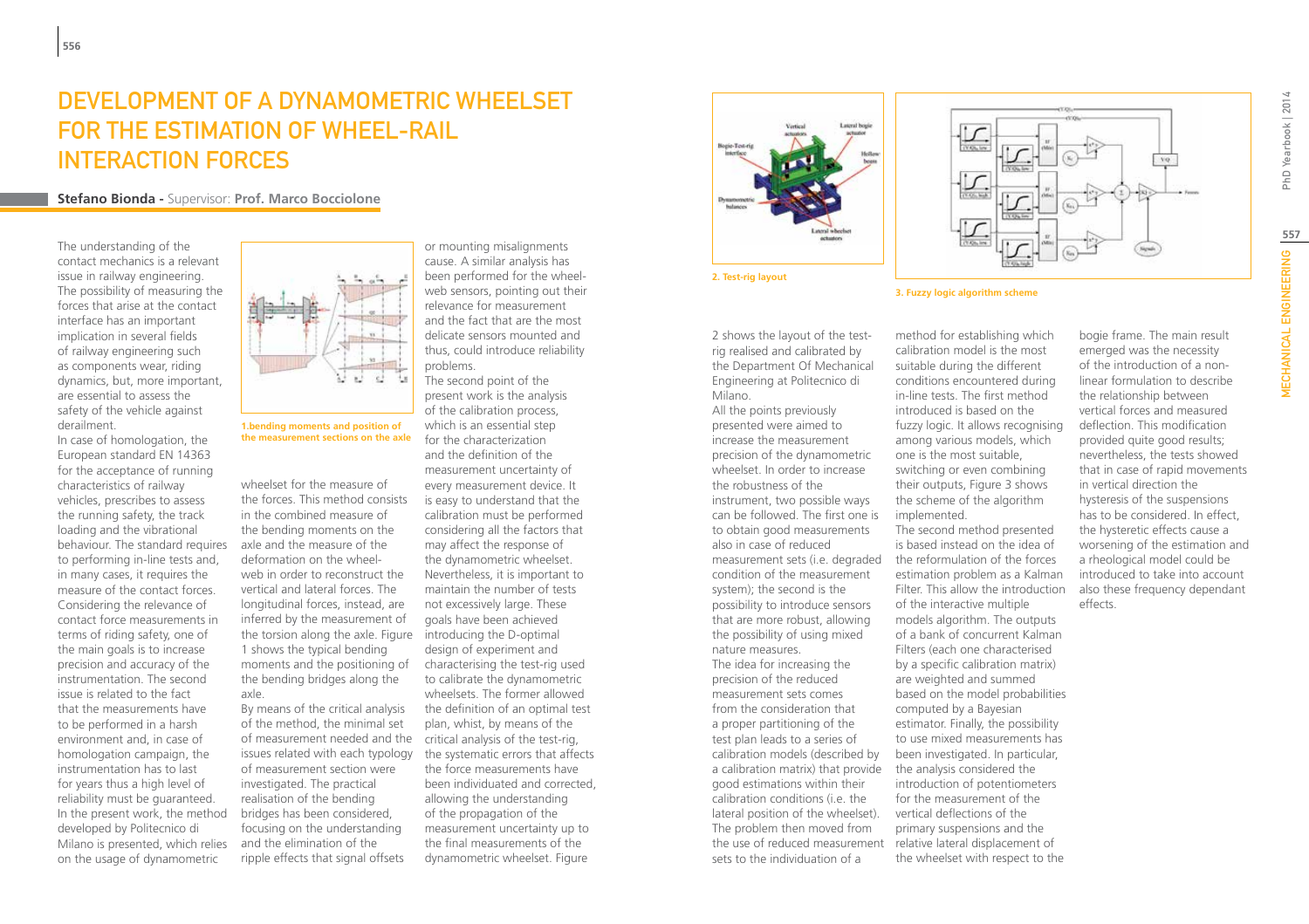## SURFACE RECONSTRUCTION AND MONITORING VIA GAUSSIAN PROCESSES

#### **Paolo Costantino Cicorella -** Supervisor: **Quirico Semeraro, Bianca Maria Colosimo**

Over the last years, there has been an increase in global competition, particularly within manufacturing. In this highly competitive scenario, shorter time and reduced costs for reaching the final client have become critical factors for any company involved in product development. The capability of achieving and maintaining a consistently high level of quality, both of the final manufactured good and in the entire design and manufacturing process, is fundamental in achieving such goal.

Modern manufacturing is characterized by low-volume high-variety production and close tolerance high-quality products are required, making quality control and inspection essential methods for measuring and controlling geometric variability.

Geometric tolerances have been gradually introduced alongside traditional dimensional tolerances, with the goal of providing a more comprehensive way for defining allowable variation for a given product geometry. Unfortunately, the time spent for inspection is an important factor that affects the final cost of a product. Hence, advanced measurement technologies, which provide the opportunity to collect thousands of data points in short time, have been developed.

Now, fundamental challenges are related to how to acquire and analyze geometric information more efficiently and effectively in order to cope with the increased requirements. The key ingredient here is an excellent surface reconstruction algorithm, which allows the reconstruction of a continuous surface given the scanned point samples of an unknown surface. This would be useful for models based on GPs involve many applications in industrial applications. Engineers can inspect the quality of their manufactured parts by scanning them and comparing with the original CAD model to assess if the feature variation is confined within acceptable boundaries (product quality inspection), or in statistical process monitoring, where it is necessary to capture the item-to-item variation to quickly detect any change in the manufacturing process from its in-control state. The main purpose of this thesis is to model the "signature" (*i.e.,*

systematic pattern) left by the process on the manufactured feature via Gaussian Process models (GPs) with a double goal: *i)* to present two methods for automatic reconstruction of accurate and smooth surface model of arbitrary topological type from unorganized sample points and, *ii)* to develop and analyze a novel statistical monitoring method which uses the GP-predicted deviations of a surface from the in-control pattern.

The first part of the work regards the statistical reconstruction of shapes based on large datasets, which represents the geometry of a part measured by means of a non-contact device. These pose tremendous computational challenges for all statistical methods; for instance, spatial inversion of matrices that, for *n* observations, generally requires *O(n3 )* operations and *O(n2 )* computational memory, an amount of operations that remains out of reach with classical procedures, even for large clusters of processors. To overcome this issue, a new method called local GP has been proposed in the literature. It decomposes the entire domain into smaller parts and, to predict the value at a specific location, it uses only the points in the subdomain where the test site belongs to.

Our surface reconstruction is a generalization of the subdivision surface scheme introduced before. A principal contribution of our work is to show how it is possible to modify the classic subdivision rules to model adaptively more general shapes. In this framework, we proposed a new technique, based on a rotation of the surface followed by a nonparametric statistical

technique called CART, which provides fairly comprehensible predictors in situations where many variables interact in nonlinear ways. Besides, it allows to automatically find an adaptive mesh able to effectively adapt to local abrupt changes in the surface. Unfortunately, when the algorithm is applied to very complex shapes composed of multiple freeform surfaces, e.g. car bodies, the resulting partition **1. Measured dataset 2. Segmentation result** of the space is characterized by many small regions. To overcome oversegmentation issues, we **adopt** another segmentation procedure, **able to produce results in accordance with cognitive science. E**xperimental (SPC), which has its origin in results show that our proposed approach can be applied to real-world cases (Figure 1a – 1b), characterized by a functional and a comparison with other methods shows that this is more accurate.

The last topic of the reconstruction part regards multisensor data fusion methods. They are used to go one step further by seeking original and different ways to analyze and combine multiple measurement datasets taken from the same measurand, in order to produce synergistic effects and ultimately obtain overall better measurement results.

In the second part of the work, a GP-based approach for surface of the surface, provided that monitoring is presented and

analyzed through an extensive simulation study. Statistical surface monitoring is a new area of statistical process control

profile monitoring, where the quality of a process is best

relationship of a single variable. In this case, classical solutions cannot be adopted since it is well known that a sample with huge size usually degrades the detection performance of a multivariate control chart. For this reason, a novel statistical process control based on GPs is proposed, which collects all the point cloud information in few parameters and uses predictions in specific locations as a measure of deviance from the nominal

behavior.

This approach is able to detect unwanted changes

appropriate number and

sampling strategy of predicted points to be monitored is considered. In particular, it is proved that an optimal number of locations, where the surface has to be predicted exists, in order to maximize the probability to detect shifts of the process.

The innovative nature of the result is linked to the ability to break free from having to monitor the shape in a fixed number of points, which traditionally coincide with the measured ones, giving the possibility to flexibly choose their position and optimal number, to optimize performance of a quality control procedure.

PhD Yearbook | 2014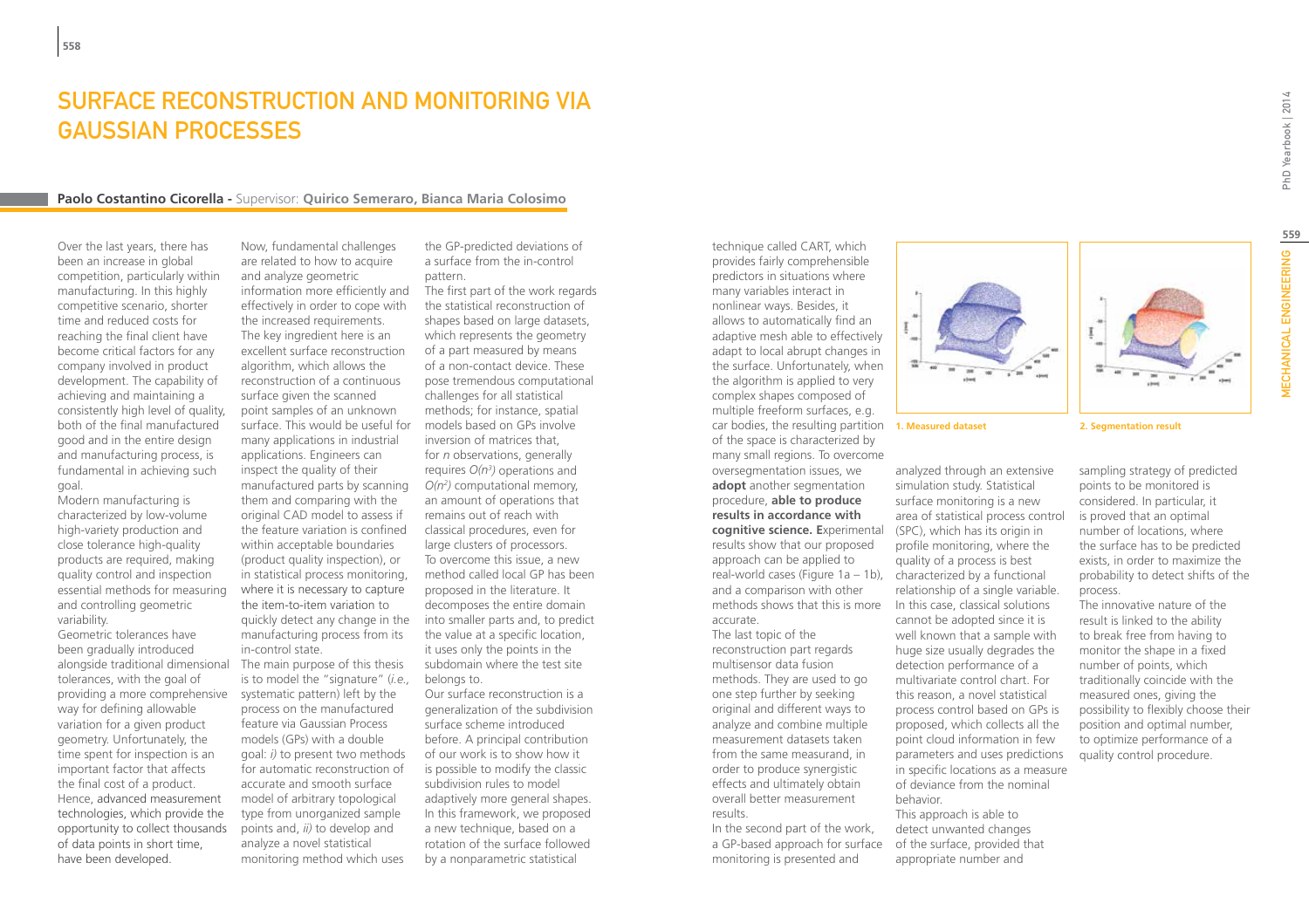### STRUCTURAL HEALTH MONITORING WITH Acoustic Emission and Neural Networks

#### **Davide Crivelli -** Supervisor: **Mario Guagliano**

This Ph. D. thesis summarizes the well as from non-detrimental work performed at Politecnico di Milano, Department of Mechanical Engineering, about the use of the Acoustic Emission (AE) technique for damage assessment in engineering materials and structures, mainly composites.

AE is a technique based on the observation that materials, when undergoing some type of damage, release energy in the form of short, transient elastic waves in the 100 kHz-1000 kHz band (Figure 1). These waves propagate in the structure through the material's bulk and surface, and eventually dissipate due to various phenomena. They can be recorded by means of appropriate sensors, usually of the piezoelectric type. AE is generally considered a passive Non-Destructive Technique (NDT): it does not require to emit signals (i.e. to introduce energy in the structure) to detect damage; instead it waits for signals to be recorded by the system. This feature is of great interest: it is not required to continuously scan the structure in search of a potential damage. In other words, the source must be active to be detected; unstressed flaws will not generate AE. There are several causes for AE.

In metallic structures, AE can arise from crack propagation and plastic deformation, as

phenomena such as friction and bonding relative movement, together with spurious noise sources from parts that are acoustically connected. In composite structures, some AE causes are associated to the main composite failure modes, such as fibre breakage, matrix cracking, fibre pull-out, delaminations. An in-depth analysis of this activity can lead to source type identification based on waveform characteristics; this is the subject of current extensive research. The research of efficient systems is pushing towards the adoption of lightweight structures, in order to save fuel, reduce transportation costs, and mitigate manufacturing and assembly issues. The advantages of composite materials, especially Fibre Reinforced Polymers (FRPs), are many: their very favourable stiffness-to-weight ratio allows to build a rigid and strong structure usually lighter than its metallic counterpart. However the damage behaviour of composites is not understood as precisely as in metals, especially regarding impact and high-cycle fatigue behaviour. Structural Health Monitoring

(SHM) systems are intended to fill this gap. These systems are networks of sensors and software processing algorithms

conceived to be capable of detecting the presence of damage, localizing it, identifying its type and quantifying it. A SHM system will raise an alarm and give to the user some information regarding the health of the structure, and if maintenance is required. The AE phenomenon has many attributes that make it desirable as a SHM or damage detection tool, including the capability to continuously monitor large structures using a sparse sensor array with no dependency on defect size. The calculation of source position can be achieved with good accuracy. AE signals features can give information about the source type. However, the current state of the art includes techniques which require constant user input, tuning and expert evaluation. The thesis presents a novel unsupervised approach to the classification problem, based on Artificial Neural Networks (ANNs) and the k-means algorithm, where the optimal number of classes is chosen considering different quality parameters. The classification algorithm requires no input by the user other than AE data; it identifies the best number of natural signal classes and classifies the data accordingly. The AE technique has then been applied, together with the aforementioned classification

algorithm, to a range of different materials, different loading conditions and different geometries. Glass fibre and carbon fibre reinforced polymers were considered, alongside with a test on a full-scale metallic railway axle. The geometries ranged from specimen-size to full panels, loaded in pure tension, compression, bending, fatigue; Acoustic Emission of impact-damaged materials was studied and compared to undamaged samples as well. Also, a full-scale crack propagation test of a railway axle monitored with AE was performed. Among the tests performed,

an experimental work was specifically intended for generating sources of different known damage modes that could be easily isolated from boundary effects (like edge reflections), while being in a known location and thus being easily distinguishable from other sources.

For this reason, a 500x500 mm carbon fiber laminate panel was manufactured (Figure 2). The panel was made of 8 unidirectional carbon fibre and epoxy resin composite layers. For the experiment purpose, in the innermost layers crack was obtained by cutting the fibres with a knife. After some fatigue testing, an artificial impact was performed in order to obtain



**1. Acoustic Emission signal and its typical parameters**

**2. The panel used for the artificial source characterization**



**3. Detail of the Acoustic Emission data, identifying two classes of signals**

delamination damage in another region of the panel. AE testing, together with the classification algorithm, allowed to identify two signal classes, a first one related to delamination and found only in the impacted area, and a second one related to matrix cracking and found in both areas (Figure 3). The results presented in the thesis showed that the ANN

based classification technique can aid in the interpretation of AE data, to the point that it could be used, in conjunction with other methods and algorithms, for the continuous on-line monitoring of structures minimizing the need of external inputs and user experience.

**At The Second Street**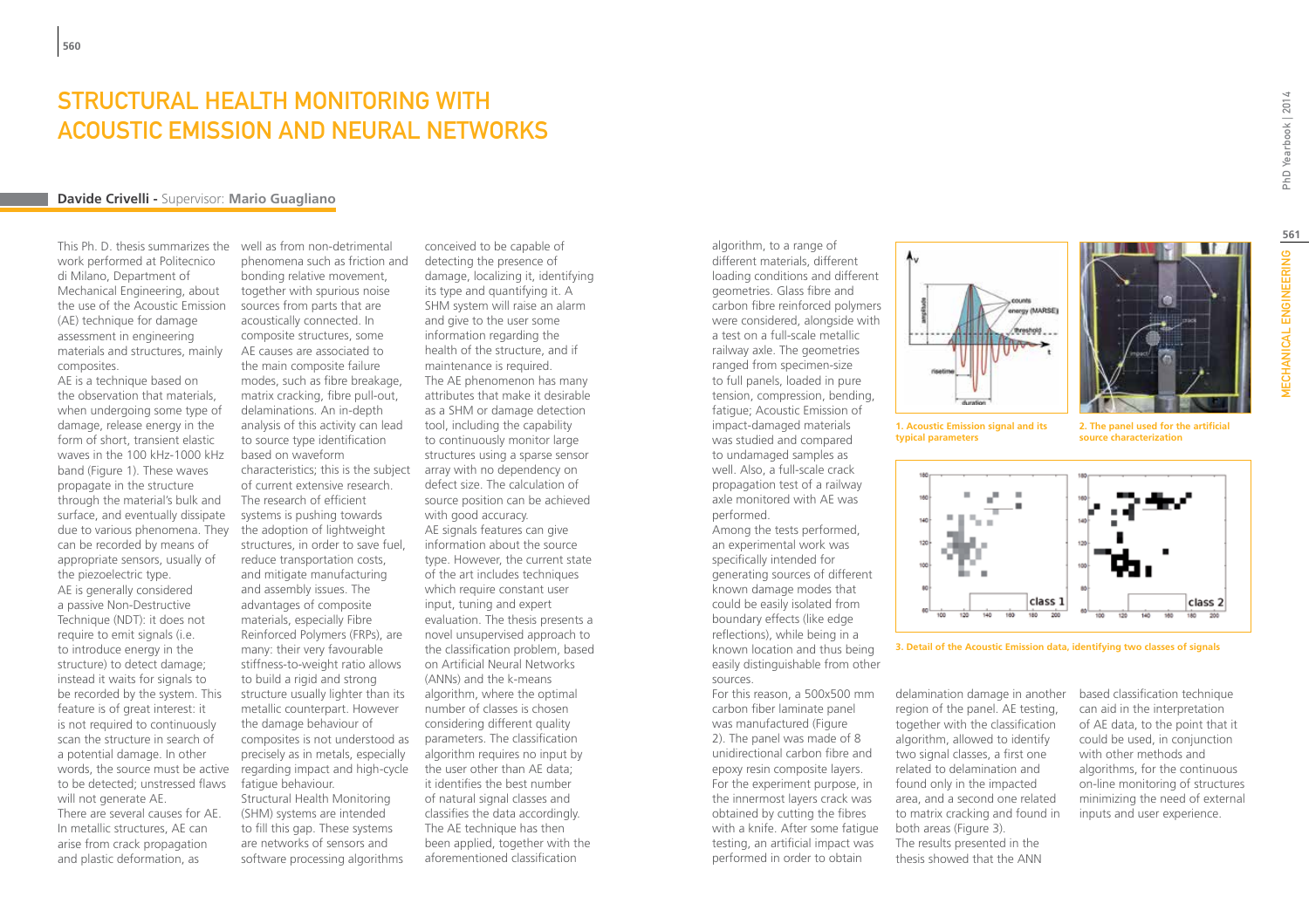# Development of Processing and Monitoring Strategies for Laser Surface Texturing of **TIN COATINGS**

### **Ali Gökhan Demir -** Supervisor: **Prof. Barbara Previtali**

Today, the attention on treating surfaces as functional aspect of a component grows, and the ideal of achieving designed or tailored surfaces becomes more relevant. Direct writing with the laser beam is the most flexible among possible manufacturing methods, since the same optical chain can be manipulated to work on different materials and patterns. Laser surface texturing (LST) is an ever growing application field that unites the micro geometries to large areas for functional surfaces. In particular, surface texturing in the form of shallow micro-dimples can improve the tribological behaviour of the component by containing lubricant inside the dimple, entrapping the wear debris, and contributing to the load bearing by generating hydrostatic pressure in the dimple. LST was developed for cold drawing dies with hard solid ceramic TiN coatings. These components undergo high friction forces, which can generate defects on the die itself or the component realized with it. In the present context, LST is destined to be applied to single or small batch components of high value. The applied TiN coating is 3-5 µm thick and laser machining should be limited in this extent. These components, due to their dimensions, are also difficult to measure or control

after process. Bearing in mind the texture dimensions, the control method would be based on high resolution microscopy applied on large surfaces. Such instruments adaptable to form of different dies are not commercially available. This means the process stability is crucial, which emphasizes the need of on machine, in-line measurement capabilities. This fact generates two important points that need to be addressed from research point of view: 1. As LST requires covering large areas with micro features, it is foremost important that the process should be applied with an industrial tool to render it economically viable to industrial production. 2. A method should be developed to monitor dimple depth, which is the most critical aspect of the laser machining process. Laser micromachining with industrial fibre lasers and laser self-mixing interferometry were chosen as processing and monitoring methods (see Figure 1).

The present thesis work is mainly based on physical models the MOPA, short ns, 0.5  $\mu$ m used to explain the different machining regimes with different represented the best choice in laser systems. Three different fibre laser sources installed in Politecnico di Milano and University of Cambridge were employed. Three different TiN



**1. The PhD project scheme depicting the two main parts of the work.**

coated substrates, representing industrial state of the art in die materials were used. The studied pulse duration range was 1-250 ns, with 1 µm and 0.5 µm wavelengths. Therefore, for each laser source a processing strategy was presented to control dimple diameter and depth, an experimental plan using the chosen strategy was proposed, and the efficacy of the processing strategy was evaluated. Ablation depth measurement was studied in the scenario of percussion drilling of TiN coating on 39NiCrMo3 substrate with fibre laser. The chosen scenario micromachining quality with high productivity. The aim of the study was to prove the concept and demonstrate the limitation regarding future industrial



**2. The scheme of laser self-mixing interferometry for ablation depth monitoring**

applications. The measurement scheme used a 785 nm selfmixing interferometer beam launched into the same optical path with the processing beam (see Figure 2). The measurement was based on counting of interference fringes. Each fringe occurs at a displacement of λ/2, which also determines the resolution of the measurement device. The design requirements of the monitoring system and then the solutions incorporated on the realized opto-mechanical system were described. The system was then characterized for operational capabilities, especially in terms of interaction with the process emission and generated plume. The measurement performance was evaluated in comparison to a conventional depth measurement instrument. The results regarding the laser micromachining performance of ns pulsed fibre lasers have confirmed the feasibility of obtaining high quality dimples on ceramic coatings with accurate control of processing depth. Dimples with diameters between 20-60 µm were achieved without damaging the coating material with the



**3. SEM images of the dimples on TiN coating obtained with the Q-switched fibre laser with 250 ns pulses.**

substrate contamination. When machining beyond the coating thickness, high quality dimples without dross generation was achieved with 1-12 ns pulses. It has been confirmed that the developed processing strategy depends highly on the automation possibilities and the used beam manipulation system. The highly energetic Q-switched system that generated 250 ns pulses was used in a nonconventional manner to obtain pseudo single pulses. Although this approach enabled the feasibility of accurate depth control with the laser, the productivity was reduced compared to less energetic pulse duration variable and long ns MOPA systems. It has been observed that pulse durations around 1-12 ns seem to avoid melt generation, whereas longer pulses improve throughput. Pulse tunability therefore appears as an important feature for the next generation laser sources.

The self-mixing interferometry system with 0.4 µm depth and 29 ns time resolution was designed and implemented for ablation depth monitoring. The use of the system for measuring the displacement of the ablation front was validated in fast ablation conditions with limited machining depth. The critical point in the measurement remains with the fact that the used coherence detection method is prone to disturbances caused by the turbid media around the ablation zone. The problem was resolved by the use of a side gas jet, which is expected to divert the ablation plume and allow the measurement beam to pass into the drilled microhole. The self-mixing measurement was found to be statistically same to the ones carried out with the conventional measurement system.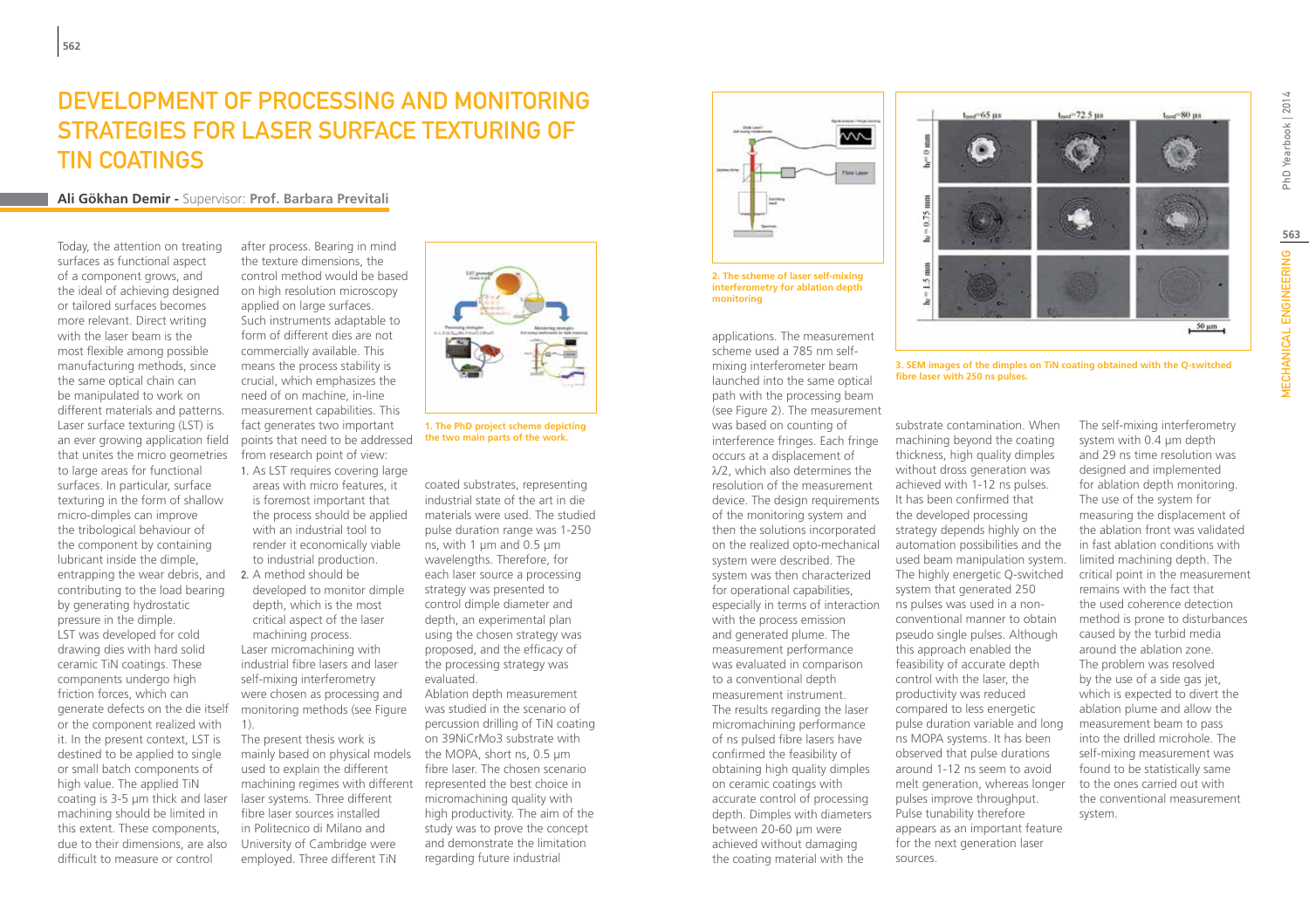# INTEGRATED QUALITY AND PRODUCTION LOGISTIC PERFORMANCE MODELING FOR SELECTIVE AND ADAPTIVE ASSEMBLY SYSTEMS

### **Dariush Ebrahimi Azarbayejan -** Supervisor: **Prof. Marcello Colledani**

Managing quality in the current turbulent manufacturing environment becomes crucial as the customer's requirements increase while companies are under cost pressure. Quality becomes even more critical when manufacturing systems join components. Typically, reducing the components' production variability is considered as an approach to improve the quality of assembled products, although increasing manufacturing time and cost. This approach can be infeasible, since the possibility of processing the components with lower variation is limited due to inherent process capability constraints.

Selective and Adaptive Assembly Systems are considered as a functional built method to improve the quality of the assembled product. The selective part of Selective and Adaptive Assembly Systems is characterized by the assembly of components based on matching predetermined classification groups. The adaptive part of Selective and Adaptive Assembly Systems is characterized by the control of process parameters in the upstream component manufacturing processes to produce components for a specific quality class. Parts are treated as individuals rather than statistically identical members of an ensemble. This is usually

expensive but it is used when the alternative, namely making the parts accurately enough for interchangeability, is even more expensive.

Selective and Adaptive Assembly Systems is applied in traditional industries such as mechanical component assembly.. In fact, due to the increasing pressure on high precision manufacturing and to the development of advanced and fast measurement In addition we have developed technologies supporting online applications, selective assembly systems have attracted increasing interest in the last five years. Recently, selective assembly is applied in fast growing sectors such as microproduction, in renewable energy equipment production, and in the automotive body assembly. Several studies investigate the performance evaluation of Selective and Adaptive Assembly Systems from quality point of view. They typically consider the problem only from a quality perspective and neglect important production logistics features of the system, such as finite capacity buffers and unreliable machines. However, the complexity of logistics system in Selective and Adaptive Assembly Systems deteriorates the system productivity. The most important innovation of this thesis is the development of *an Integrated Quality and Production Logistics Model* 

#### *for the Design of Selective and Adaptive Assembly*

**Systems**. It is often necessary to evaluate many alternative system configurations in a short time which is only possible to perform with analytical methods. Therefore, a completely new analytical method is developed to estimate the system performance of Selective and Adaptive Assembly Systems. several *efficient deadlock avoidance policies* because the policies which are proposed in the literature results in high level of scrap as well as system logistic complexity. Although in the literature the process adaptation design is addressed profoundly, but *optimally designing the process adaptability* in Selective and Adaptive Assembly Systems is not considered. Therefore, additional contribution of this thesis is a method to derive the optimal parameters of process mean shifts to meet desired levels of components matching. An example of selective assembly system is represented in Figure 1. This system can be integrated into a longer process-chain. We specifically focused on the integrated quality and production logistics performance of the selective assembly cell. We considered a selective assembly system where



**1. Schematic representation of Selective Assembly Systems.**

two sub-assemblies, namely x and y, are assembled. The sub-assemblies are respectively processed by machines  $M_{x}$  and M<sub>y</sub>. After the process, each component is inspected and sorted into buffers, according to the measured key quality characteristic value. Firstly, in order to achieve the performance of the system through above mentioned model, for each sorting machine as well as assembly machine a specific homogenous discrete time-discrete state Markov chain, has been characterized. In fact, for each machine the Markov chain separately includes all the machine states. (This is called Machine Level Decomposition). Then, a buffer level decomposition (BLD) for each buffer downstream of splitting machines is structured, i.e. a building block for each buffer that evaluates performance of that specific flow

Therefore, an analytical iterative algorithm between machine level decomposition and buffer level decomposition is developed result of increased yield and in order to compute Markovian states probabilities in steady state which is used to evaluate an approximate overall system performance. The analytical

performance evaluation model is developed and implemented in C++. The developed tool is tested in terms of accuracy and precision by discrete event simulation models. The developed analytical method is applied to observe the system behavior of the selective assembly systems when the total buffer space is increased. The results show that although the selective assembly system provides a higher system yield with respect to the non-selective assembly system, but it affects negatively the total throughput of the system. It is shown that the total throughput of the system increased as the total buffer space increases, but due to the logistic complexity of the selective assembly system the total throughput of this system is reduced compared to the non-selective assembly system. It is important to notice that the negative effect of selective assembly system on the total throughput become less evident as the total buffer space increases. The combined decreased total throughput is the remarkable increase of the effective throughput with

respect to the traditional, nonselective, assembly system. In

the selective assembly system on the effective throughput of the system is even more visible as the total buffer size increases. The behavior of the selective assembly system under more quality classes is explored and the results of the simulation show that although the total throughput is reduced, the system yield is increased as the number of quality classes increases. As a result of this competing effect, the effective throughput curve is concave. Thus, being concerned with the concave behavior of the effective throughput curve, it illustrates that there is an optimal point to select for the number of quality classes. Therefore, in order to make a proper decision for design of selective assembly systems in terms of number of quality classes, there is an absolute need to observe the trade-off between the total throughput and the system yield through the resulting effective throughput.

addition, the positive effect of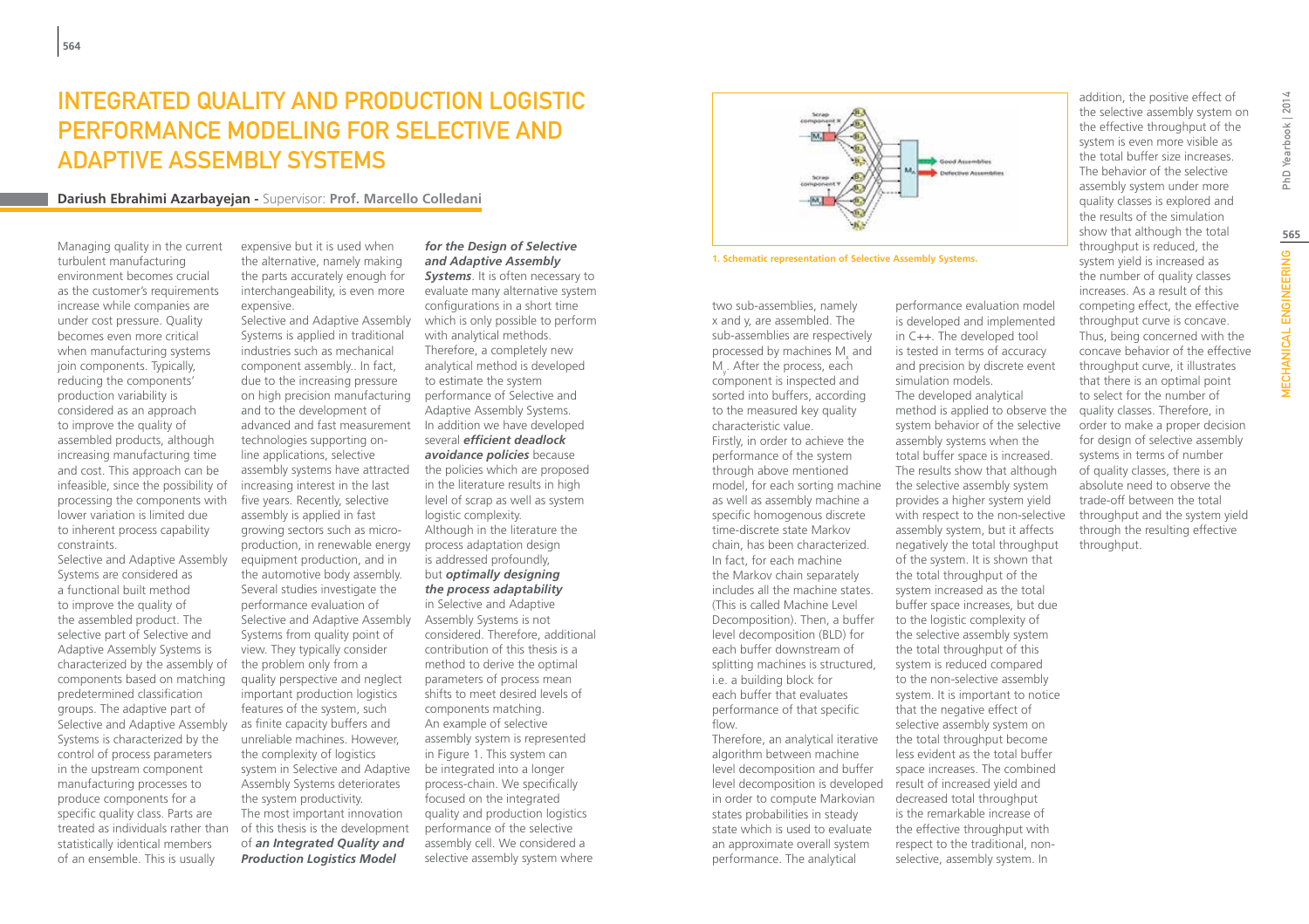### SURFACE NANOCRYSTALLIZATION BY SEVERE SHOT PEENING; FROM CONCEPT TO APPLICATION

#### **Seyyed Mostafa Hassani Gangaraj -** Supervisor: **Prof. Mario Guagliano**

If one generates a material with high density of defects such that 50% or more of the atoms/ molecules are situated in the cores of defect, then this new class of disordered solid would have number of peculiar and outstanding physical, thermal, mechanical and electrical properties. This was the essence of the visionary argument made in late 80s that eventually led to the advent of nanocrystalline (NC) materials.

Various kind of techniques have been developed to synthesize NC materials such as inert gas condensation, mechanical alloying, electrodeposition, crystallization from amorphous material equal channel angular pressing, high pressure torsion, accumulative roll bonding. Synthesizing ideal 3D NC material, however, comes with 2 major obstacles: It is challenging to produce porosity and contamination free NC material of sufficient size for characterization; Transferring into industrial scale is still an open issue in terms of process cost, sample size and material. Since most material failures including fatigue fracture, fretting fatigue, wear and corrosion are very sensitive to the structure and properties of materials surface, surface nanocrystallization was proposed to be a convenient alternative to bypass the

difficulties of synthesizing buck NC component and yet harvesting the advantages of nanostructures in service. The basic idea used to disclose the concept of mechanically induced resultant structure. surface nanocrystallization is that repeated multidirectional plastic deformation caused by high velocity impacting balls generate by severe shot peening was defects, interfaces, increase dislocation densities and possibly Air blast shot peening was develop new micro-structure like sub-grains and eventually new grain boundaries.

Surface mechanical attrition (sometimes called ultra-sonic shot peening) has been found to successfully generate surface nanocrystallization on different classes of materials. In spite of pieces of evidence, reported in literature, the knowledge cannot be used yet in order to engineer the surface and design for a given structure. The reason is mainly due to lack of a framework enabling to predict and simulate the process of grain refinement during severe peening. Complexities of the process involving many disciplines of mechanical engineering and material science such as contact mechanics, impact, plasticity, dislocation activation and grain refinement hinder the progress towards a comprehensive systematic experimental studies on grain refinement during

severe peening are still lacking in the field. The importance of such studies is that they could provide in-depth connection between parameters and the

numerical framework. Moreover, 2). Experimental measurements To address the aforementioned call, a systematic study of surface nanocrystallization designed in the present work. applied and adopted as it has more flexibility with respect to surface mechanical attrition to be applied on variety of components. It is also simpler and less expensive. Different coverage was adopted to span different classes of peening i.e. conventional and severe shot peening. Scanning electron microscopy (SEM) and transmission electron microscopy (TEM) observations were conducted to study the grain size refinement and surface nanocrystallization in all treated specimens, from conventional to severe (Figure 1). A numerical framework was also proposed in the present work to simulate all aspects of peening, i.e. surface roughness evolution, generation of compressive residual stress and simulation of grain refinement. The first two have been simulated using finite element method (Figure of surface roughness and residuals stress were used to





**1. Grain size refinement after severe shot peening.**

verify the strength of the finite element simulation. To simulate grain refinement, nonetheless, a dislocation density model was linked to finite element model. The model in fact uses the output of finite element to simulate different dislocation activities such as generation, migration, annihilation and eventually grain refinement. The comparison of dislocation cell size obtained by numerical framework and those measured by TEM observation shows a satisfactory and promising agreement. The numerical framework is indeed the first of its kind to simulate grain refinement by severe peening. The second line that is followed by the present research is to affirm and to exploit the benefits severe peening and nitriding. of nano-structured surface. It has been well known for a long time that kinetics of diffusion

**1. Simulation of severe shot peening. a) Finite element model and b) Residual stress distribution.**

phenomena is highly dependent on time. Gas nitriding, as a wellknown thermo-chemical surface treatment to increase surface hardness, is not an exception. A clear beneficial effect of nitriding duration on resultant mechanical characteristics has been reported in the literature. Therefore, prolonging nitriding may seem to be the first alternative to obtain a better functionality. It is accompanied, however, by the high energy cost of processing at high temperature. There is yet another alternative based on the fact that diffusion along nano-sized grains is much more enhanced in comparison with the diffusion through coarse grains. This justifies the idea of combination of Different combination of peening and nitriding were examined in the present work.

The treated specimens were characterized by SEM, residual stress measurement using X-ray diffraction (XRD), micro-hardness tests and surface roughness measurement. The specimens were subjected to rotating bending fatigue tests performed at room temperature in order to evaluate fatigue limit as an important design factor. SEM observations of the fractured surfaces were applied to illustrate the failure mechanism. Based on the results nitriding duration can be successfully reduced without losing improvements in mechanical characteristics and fatigue behavior if a suitable prior severe shot peening is performed.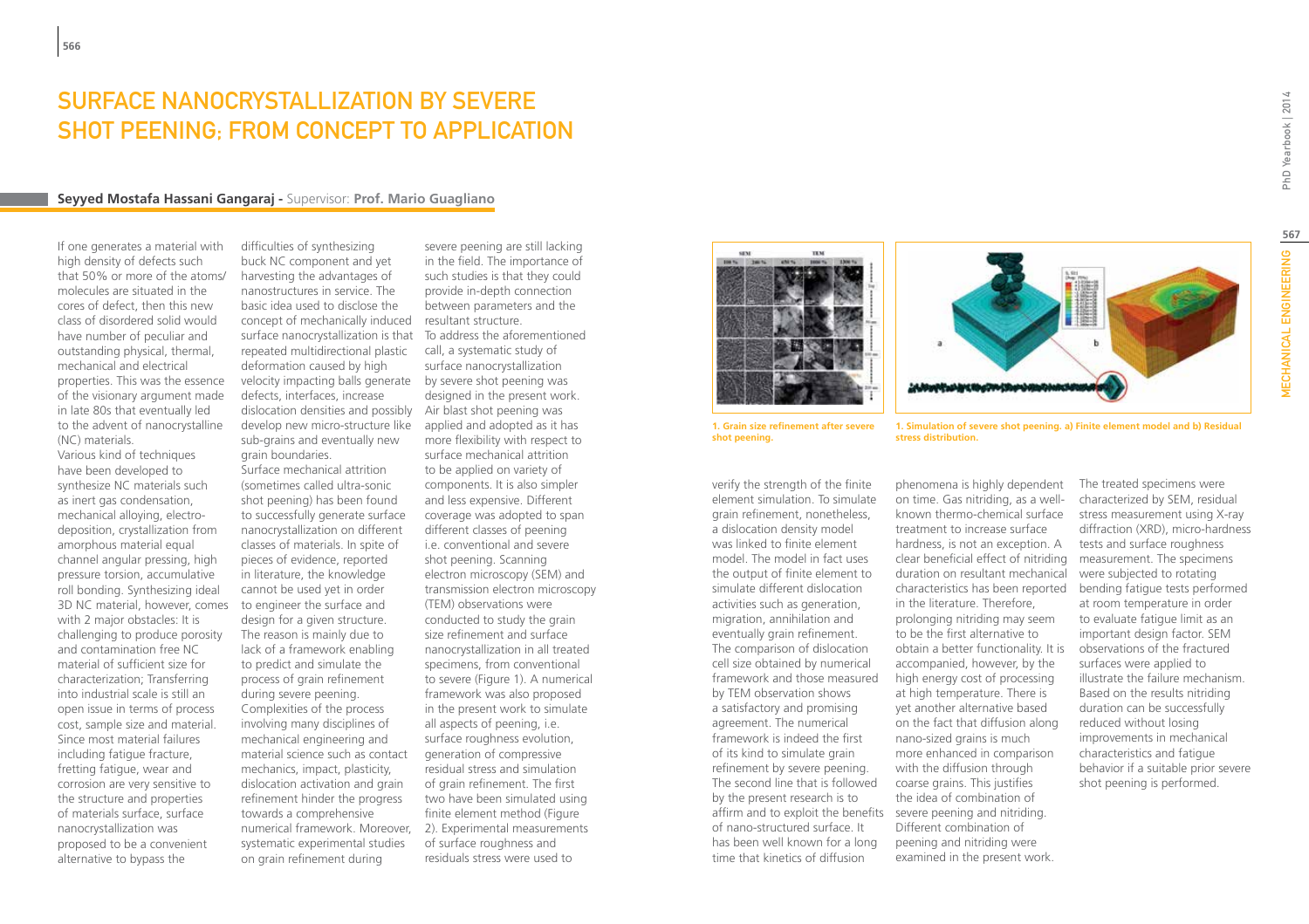## Assessment of the VCCT technique for modelling fatigue crack growth in adhesively bonded composite materials

#### **Azhar Jamil -** Supervisor: **Prof. Andrea Bernasconi**

Recent years have witnessed the emergence of adhesively bonded composites in heavy engineering industrial applications in the quest of continuous performance improvement and cost reduction, particularly due to their high rigidity and high load bearing capability in principal directions. Understanding the mechanical behaviour of such joints under fatigue is of considerable importance for fail-safe design which requires sophisticated numerical capability as most of the other techniques fail to provide any solutions. The present Ph.D. thesis is dedicated towards the assessment and implementation of virtual crack closure technique *VCCT* in fracture mechanics based simulation of fatigue crack growth *FCG* in these adhesively bonded composites along with implementation in real industrial problems. *VCCT* is a state of art technique, based on the principles of linear elastic fracture mechanics *LEFM*, for the evaluation of strain energy release rates *SERR*. It has been recently implemented in most of the commercial finite element *FE* codes. As such the implementation of *VCCT* was undertaken in the codes of Abaqus® and Ansys® along with the understanding of available fracture criteria pertaining both to mode specific

and mixed mode conditions. Initially the static capabilities were investigated in these *FE* codes which paved the way for simulating the *FCG* particularly in Abaqus®.

Modelling *FCG* is generally based on simple numerical integration between the initial crack length  $a_o$  and the final crack length  $a_\mu$ of the Paris law or its modified expressions relating *SERR* with the crack propagation rate. This is implemented in Abaqus® by means of 'Direct Cyclic' analysis, which besides material definitions, requires certain parametric definitions along with the definitions of Paris parameters. Therefore, the Paris parameters of an adhesively bonded carbon fibre reinforced plastic *CFRP* specimen were determined from experimental data initially for Mode *I* double cantilever beam *DCB* specimen. A strong influence of transverse shear stiffness *TSS* was observed in the analytical correlations of the experimental data involving end openings with crack length and *SERR*. As such three point bending tests were conducted which lead to the determination of homogenised values of flexural modulus *E* and shear modulus G<sub>xy</sub> and the selection of life was estimated, however Timoshenko beam on Winkler elastic foundation *TBWEF* as the Mode *I* compliance based data reduction scheme.

The 'Direct Cyclic' analysis was

utilised which depend on time integration points, number of terms in the Fourier series, number of iterations and the specified tolerance parameters. The study revealed that with higher time integration points along with a very small initial time increment preferably gave accurate results which however, increase the computational time drastically. A fixed number of Fourier terms are preferable as it avoids the repetition of the iterations in an increment corresponding to an increase in the number of Fourier terms. The 'Direct Cyclic' analysis was further utilised in modelling different joint geometries under Mode *I*, Mode *II* and mixed mode conditions in both two and three dimensions. The results obtained, as seen in Figure 1, were compared with equivalent cohesive zone method *CZM* results which showed good correspondence with each other as seen in Figure 2 and 3, however 'Direct Cyclic' reported huge computational costs.

Further an industrial component was modelled using the same 'Direct Cyclic' method in Abaqus® and the service enormous computational times were involved in complicated industrial geometry. This problem of huge computational time was successfully overcome

by the use of an Ansys® based subroutine developed for Mode *I* geometry which significantly reduced the computational time from 501.40 to 20.36 seconds. A summary of the conclusions of the main results are:

- 1. Modelling of adhesively bonded thick laminates requires careful examination of the effect of shear deformation, particularly in the case of *DCB* specimens, which behave like thick beams, and therefore appropriate models are required for data reduction of *DCB* tests on thick laminates
- 2. Three point bending tests with various span length proved to be an efficient method for determining the homogenised values of *E* and *G<sub>xx</sub>*
- 3. With the increase of adherent thickness the foundation stiffness is dominated by the adherent and *TBWEF* appears to be a suitable data reduction scheme.
- 4. In comparison of modelling *VCCT* and *CZM* based *FCG* in different adhesively bonded joint geometries, the *VCCT*  models agrees with the *CZM*  models to within 4% except in the case of *SLJ,* where *VCCT*  at present as implemented in 'Direct Cyclic' procedure in Abaqus®, do not allow the modification of the coefficient *B* and exponent *d* of Paris law according to the mixed-mode ratio *MM*, which is facilitated in *CZM* modelling.
- 5. Further the *FCG* is strongly dependent on *ΔG*, therefore even a limited difference causes a sensible difference in the elapsed number of cycles for a given crack growth.
- 6. Direct Cyclic based evaluation can be utilised



**1.** *3D VCCT* **model showing distribution of Mode** *I SERR* **for the** *DCB* **specimen.**



**2. Comparison of SERR values obtained by VCCT with CZM and J-Integral methods for the DCB specimen.**



**3. Comparison of** *a-N* **values obtained by** *VCCT* **and** *CZM* **for the** *DCB* **specimen**

in the life estimation of real adhesively bonded industrial components; however it requires huge computational times lasting weeks. 7. Further investigations are

required for modelling *FCG* of real joints involving Mode *II*  and Mixed mode *MM* loading conditions.

8. The use of user-defined subroutine in Ansys® for *VCCT* based simulation of *FCG* successfully overcomes the drawbacks of the 'Direct Cyclic' method in Abaqus® and significantly reduces the computational cost.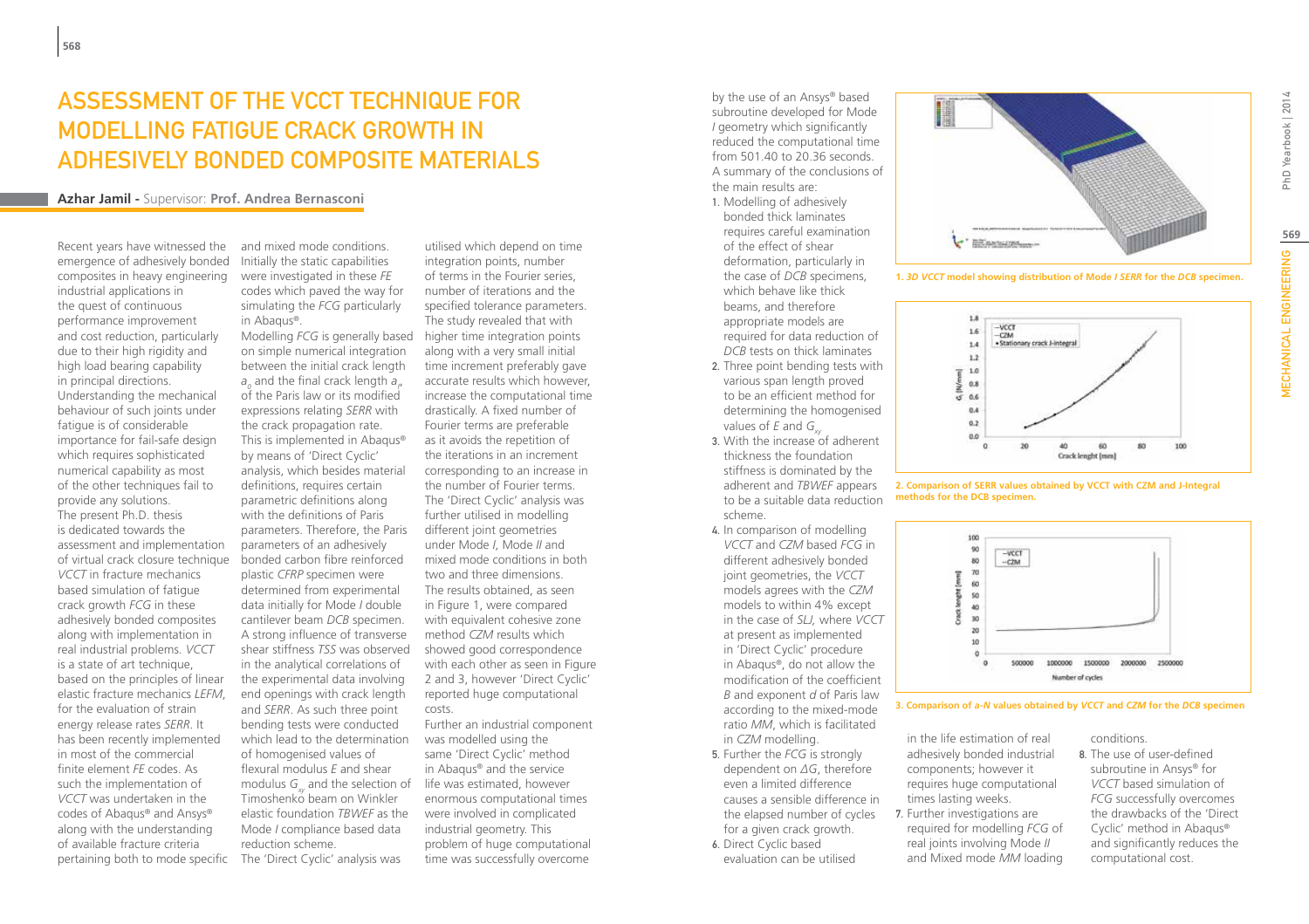## Study on inertization and safe production of EAF slag

#### **Davide Mombelli -** Supervisor: **Prof. Carlo Mapelli**

In every metallurgical process the production of a great amount of slag is implied. The industrial world struggled long in order to design a practical application for this waste, however this effort is often hindered by different applicative problems. Steel-making is certainly the human activity with the highest environmental impact, considering that, in addition to generating high fraction of solid waste (dust and slag), is associated to a high consumption of various forms of energy, mineral and carbon coke. In particular the safe disposition of steel slag represents one of the major costs that the steel-makers might to face. For these reasons, steel-makers started to design about an advantageous way to re-utilize these wastes in different application fields, not only strictly related to the steel industry.

Fortunately, today, the slag produced during the melting in the electric arc furnace are considered more than a compelling alternative to natural stone materials. Actual, the steel slag could be exploited in several application fields, such as land filling, road constructions and concrete production, since their physical properties are similar or even better to natural materials like gravel. However, these alternative raw

material must ensure absolute eco-compatibility to be used in civil applications. In particular their use limitation is due to the presence of polluting elements, including Cr, Ba, V, Mo, etc, that can be dangerous for human and environment. Such substances result by scrap use that contain painted, lubricated or polymeric compound scrap. Slag chemical composition has an important role in the immobilization or releasing the above mentioned toxic chemical species. Thus, the release extent of such polluting elements appears to behave as a function of the constituent phases, i.e., CaO, SiO<sub>2</sub>, Al<sub>2</sub>O<sub>3</sub>, MgO, etc. characterizing the slag. For example, MgO in the slag seems since they assure high structure to be favorable for chromium immobilization but detrimental for the leaching of other polluting elements, i.e. barium and vanadium. The solution behavior of these elements have promote the slag vitrification. a parabolic law as a faction of CaO and MgO concentration, whereas their dependence on silica concentration is generally described by a linear law. The conditions, under which the leachates are produced, vary as a function of different physical parameters like particle size or liquid-on-volume ratio, influencing the resulting concentrations of metals in the leachates. Therefore, the interaction between slag and

water is a key-point to be understood in order to classify the slag as safe raw material. Besides the role of chemical composition, one of the most important issue to be solved is the unequivocally identification of which mineralogical phases are responsible to release the heavy and dangerous metals. Specifically microstructural phases, featured by high melting temperature, can crystallize during the solidification, avoiding amorphous structures formation and manifesting instability at room temperature. On the other hand, eutectic constituents or low-meltingpoint phases seem have a better behavior against leaching, stability and low reactivity with water. Moreover, from a theoretical point of view, favoring the formation of lowmelting-point phases should In this study different classes of EAF slag were investigated in order to correlate their leaching behavior with chemical and crystallographic features. Chemical composition and phase distributions were investigated and correlated with the results of standard leaching test (in according to EN 12457- 2) performed both on massive and powdered slags on several EAF slag samples, coming from different steel productions:



**1. Dendritic structures in EAF slag: (a) high chromium steel slag and (b) carbon steel slag.**

carbon steel, high alloyed steel and quality steel. The current survey, that will be here discussed was aimed to achieve the following main goals:

characterize the diffusion, the dissolution and the releasing mechanisms of the polluting elements;

identify the correlation among the chemical composition, the phase morphology and the leaching behavior for the different slag groups; identify the mineralogical phases the leachate by means of involved in the heavy metal release and select which phases have to be promoted to improve were performed by means the slag behavior against pollutants leaching; set-up and install an inertization process able to transform the

slag microstructure to produce safe and eco-friendly slag; demonstrate the efficiency of the proposed stabilization process, applying it to several slag coming to different steel production.

To achieve these goals, several elution test on bulk and powder slag were performed on the different slag classes, varying the liquid-on-solid ratio and measuring the pollutants concentration in ICP-OES. Morphological and microstructural characterizations of SEM and XRD analysis in order to identify the main phases constituting the slag and recognize which of them

A stabilization process based on pure quartz addition into the slag stream during the deslagging operation was set-up. Efficiency of silica addition is presented and discussed, evaluating the effects induced by the process on slag microstructure. The modified slag were therefore compared with the as-received samples in term of leaching behavior at different liquidon-solid ratio. The obtained results demonstrated the reliability of the proposed stabilization process that open the possibility to produce safe and environmental friendly by-

are responsible for pollutants

leaching.

product.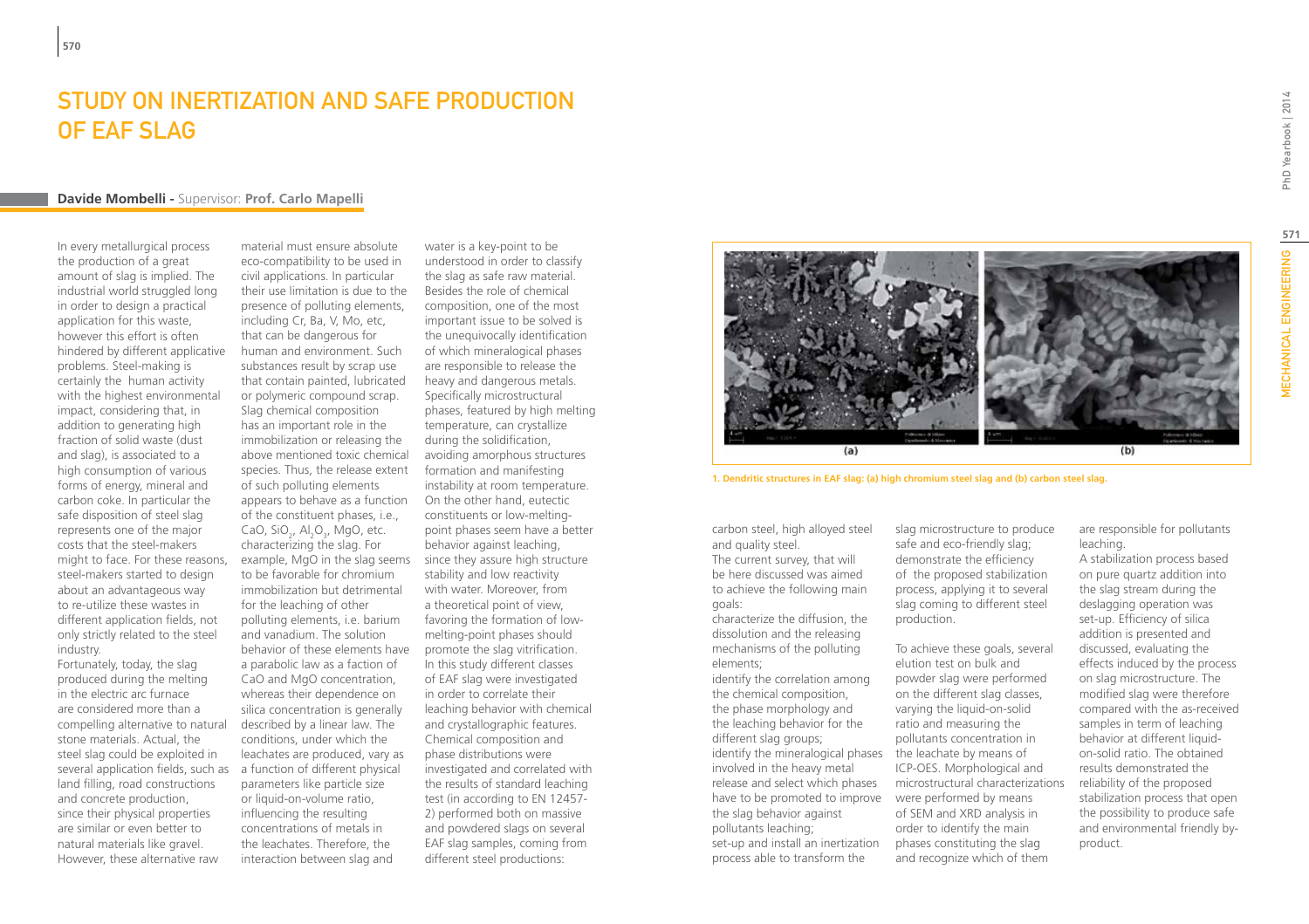### DYNAMIC MODELING AND CONTROL OF FLEXIBLE MANIPULATORS

#### **Rajesh Kumar Moolam -** Supervisor: **Francesco Braghin**

Light weight and flexible manipulators have many advantages over heavy and rigid manipulators such as lower energy consumption, higher payload to manipulator weight ratio, small actuators to move manipulator arm, and safe to operate with human co-worker due to low inertia. These benefits come with flexibility in manipulator links or joints. The flexibility leads to vibrations on the manipulator endeffector.

The control of light weight manipulators is complex based on the nature of flexibility in the system, i.e. flexible joints, flexible links or flexible joints and links. Among them, the most difficult task is to control the flexible link manipulators because of link flexibility, under actuation and non-minimal phase nature. Under actuation is due to finite number of actuators to control infinite degrees of freedom that arise due to link flexibility. Nonminimum phase nature occurs because of non-collocation of actuators and sensors.

Despite of various advantages, the flexible link manipulators have less progress at the industrial level applications. There is a need to bring the advantages of flexible link manipulators to more general industrial applications by eliminating the difficulties

surrounded to it such as modeling link flexibility, under actuation and non-minimum phase nature in control design. The dynamic modeling that includes the link or joint flexibility is considered as an important step in model based control design to achieve better performance. In the past, many model based controllers were developed for flexible links manipulators but these studies are limited to planar models.

The goal of PhD thesis is to develop systematic approach for dynamic modeling and control of spatial flexible manipulators. The thesis on flexible manipulators is divided into two parts. The first part is focused on dynamic modelling of spatial flexible manipulators while the second part is focused on control design of spatial flexible manipulators for trajectory tracking.

A general purpose multi-body code has been developed to obtain a nonlinear dynamic model of spatial flexible manipulators for model based control design and simulation purposes. Both link and joint flexibilities can be included in the dynamic modeling. The flexible links are discretized using finite element method to get a finite dimensional nonlinear dynamic model.

In the dynamic modelling, deformation of each link is assumed to be due to both bending and torsion. The deformation of the joints is assumed to be due to pure torsion. The deformation of each link is assumed to be small relative to the rigid body motion. Thus, the configuration of each link is defined as the sum of rigid and elastic coordinates using a floating reference frame. The dynamic model is first derived using the principle of virtual work along with finite element method in generalized coordinates for general purpose implementation. Then, the system of equations in generalized coordinates is converted into independent coordinate form using a recursive kinematic formulation based on the topology of a manipulator.

The advantage of proposed general purpose multi-body code is that it uses minimum set of equations that define the dynamics of flexible manipulator, which is required in control design to reduce computation cost. In addition, it allows the dynamic modeling of any arbitrary manipulator configuration that consists of rigid links, flexible links and flexible joints.

To study the effect of flexibility

on robot manipulator dynamics, an open chain RRR spatial manipulator with flexible links and flexible joints was considered. The numerical simulations results showed that the link and joint flexibility can alter the motion of endeffector in workspace. Thus, Ignoring the link or joint flexibility can cause poor estimation of dynamic parameters and, eventually, poor performance of the control design.

Model based controllers were developed for trajectory tracking and vibration suppression of spatial flexible link manipulators. The following model based controllers were designed for an open chain RRR spatial flexible link manipulator:

1. PD Control 2. Stable Inversion Control 3. A Nonlinear Control 4. Adaptive Control

Among them, PD control and Stable inversion control were derived using feedback linearization technique. A nonlinear control and Adaptive control were derived using sliding mode technique.

The proposed model based controllers are implemented on open chain RRR spatial manipulator with flexible links. The simulation results are shown in Figure 1. The simulation results of PD controller showed good trajectory tracking at joint space. However, it is not very efficient to damp the endeffector vibrations. The stable inversion control showed better trajectory tracking compared to PD control, however this method



**1. (a) Spatial RRR manipulator with flexible links (b) Endeffector X4Y4Z4 displacements on X-direction (c) Endeffector X4Y4Z4 displacements on Y-direction (d) Endeffector X4Y4Z4 displacements on Z-direction**



**2. (a) Experimental setup of a single link flexible manipulator (b) Strain guage mounted at the flexible manipulator to measure tip displacements (c) Tip displacement with payload mass on endeffector (d) Tip displacement with payload mass on endeffector.**

is incapable of damping the vibrations in case of unmodeled dynamics such as unknown payload mass. Moreover, stable inversion control can have good performance for planar flexible link manipulators compared to spatial flexible link manipulators.

Nonlinear controller and adaptive controller showed good trajectory tracking at the joint space and also efficient to damping the endeffector vibrations compared to PD controller and stable inversion controller.

To validate the model based controllers, the experiments

were performed on a single link flexible manipulator. The experimental results of single link flexible manipulator are shown in Figure 2. The experimental results showed that the adaptive controller has better trajectory tracking and vibration suppression compared to PD control and stable inversion control in the presence of additional unknown payload mass on the endeffector.

PhD Yearbook | 2014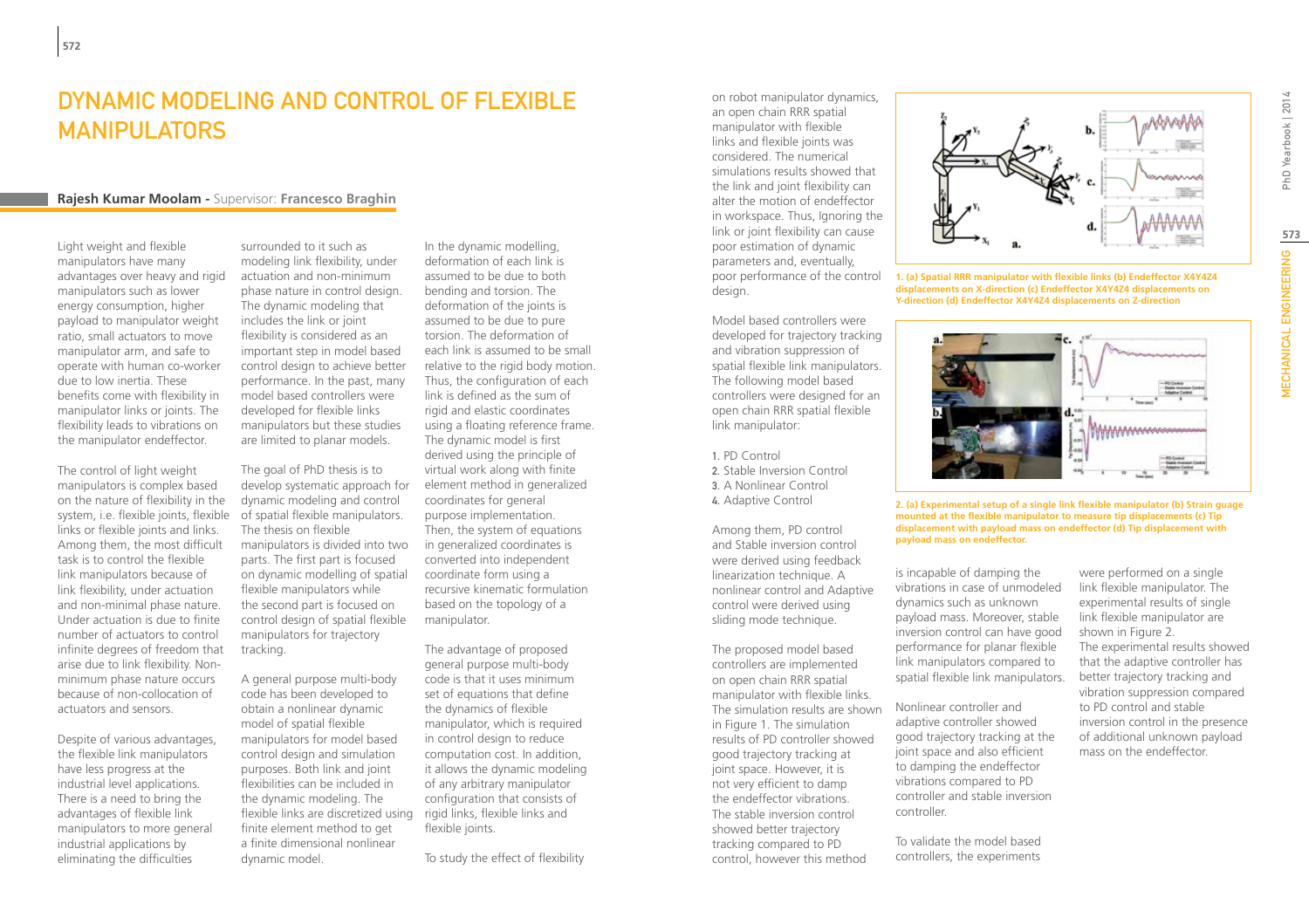# Vibroacoustic modelling of sandwich panel with foam core

### **Simona Moschini -** Supervisors: **Alfredo Cigada**

Energy efficiency has become one of the most challenging topics during last years. The global warming has been an issue for the international community since the beginning of the 90s. In 1992 the Rio de Janeiro Summit, to which 154 nations took part, drafted the United Nations Framework Convention on Climate Change (UNFCCC). The next target for the European Union (EU) is the 2020. European directives are oriented towards a nearly zero Green House Gases (GHG) emissions. The main strategic areas are transportation and housing that together cover more than 50% of GHG emissions in EU. Therefore, new light has been shed on the gathering of new strategies that reduce and limit GHG emission. Among them, emission reduction can be tackled reducing consumption. In transportation, for instance, GHG emission reduction can be achieved reducing the weight of the structural components. Lightweight structures became indeed widespread in several industrial frameworks, for instance in the aircraft industry. Being characterized by a pretty rich basket of design parameters lightweight structures can be tailored exactly to the specific requirement. As main drawback, this class of structures exhibits poor noise and vibrations

performances. They tend to vibrate easily inducing undesired noise. In fact, aiming to design of a structure effectively able to reduce sound transmission the historical rule of thumb "the heavier the better" is still valid. Increasing the mass of a structure leads to a better sound insulation. Anyway, in many application fields the lightweight became a strict design constraint due to energy efficiency requirements. Recent developments in material sciences along with the older concept of composite structures allow overcoming this difficulty. In particular, sandwich panels with foam core represent an appealing solution since they allow achieving better vibroacoustic performances. The metallic skins, usually in Aluminium, provide bending resistance while the core material and structure can be selected to obtain the desired performances. Sandwich structures offer a theoretical infinite number of possible skins - core combinations. Therefore, the availability of a reliable vibroacoustic numerical model plays a fundamental role in the structure design step. The numerical prediction of the structural performances, either in terms of vibration damping or sound transmission reduction, allows configuring the sandwich structure

according to the investigated practical problem. The aim of the current research is to develop an integrated numerical/ experimental procedure to predict the vibroacoustic performances of a sandwich foam core panel. In literature, research works are typically focused either in accurate material characterization or in developing new strategies for efficient numerical modelling. Conversely, the current research work considers the whole workflow required for a reliable vibroacoustic prediction. The innovative feature of the proposed methodology is the integration among all the relevant aspects for vibroacoustic structural behavior evaluation: material parameter identification, vibroacoustic numerical modelling and experimental validation of the modelling strategy. Each of the abovementioned aspects has been studied and designed. A dedicated experimental activity has been designed and carried out to obtain the material parameters required for the numerical model implementation. The panel core is a viscoelastic material that requires a specific identification procedure. The characterization of material parameters has been done through a compression dynamo mechanical testing procedure. A sinusoidal strain

is imposed and measuring the resulting stress it is possible to identify the material Storage and Loss Modulus. The former quantifies the material elastic behaviour while the latter is related to the material viscous nature. Particular attention has been paid to the definition of the testing condition. The foam behaviour is frequency dependent and sensitive to the preload imposed during the test. A comparative analysis has been carried out to identify the preload value that mimics the confinement effect of the Aluminum skins on the foam core. The identification of the material parameters over the whole investigated frequency range represents the starting point for the numerical model development. The structural dynamic response has been evaluated through a Finite Element (FE) model while the coupled vibroacoustic problem has been tackled via a combined Finite Element - Boundary Element (BE) model. Typically, these kind of problems are addressed developing ad hoc numerical codes, especially whether they involve viscoelastic effects. Implementing a specific code requires a deep knowledge of the theory of the selected numerical method. The choice of using commercial codes in the current work, respectively Abaqus for the FE model and VirtualLab for the coupled model, increases the usability of the proposed modeling strategy. A layer-wise approach has been chosen for the dynamic model of the sandwich panel. The skins have been modeled using shell elements while solid elements have been selected for the core modeling. A perfect

tying has been imposed among skins and core. The modeling of the adhesive layer existing among skins and core has been neglected. This assumption derives from an experimental investigation that compares two Aluminum plates glued together and a single Aluminum plate of equivalent thickness. The additional glue layer does not influence significantly the damping vibration performances. Therefore, a dedicated modeling of the glue, a viscoelastic material, has been neglected in the FE model. The developed FE model allows to evaluate the structural vibrational response and to extract the sandwich panel modal parameters, in particular natural frequencies and mode shapes. The latter are the fundamental input for the coupled FE-BE model. Roughly speaking, the coupling between the two models is made projecting the structural mode shapes on a BE acoustic mesh of the investigated structure. A BE approach is then used to simulate the structural response to impinging sound waves taking in account also the structural modal behavior. The outcome of the coupled model is a prediction of the structure sound transmission capability. The FE and coupled FE-BE models prediction capability has been assessed in terms of either vibration damping or sound transmission reduction performance respectively. Dealing with lightweight structures makes the experimental activity more challenging, especially in terms of dynamic characterization. As a result few literature works present dynamic models of

lightweight structures together with experimental validation. In the current thesis instead the numerical/experimental comparison has been considered of fundamental importance for the assessment of the modelling strategy reliability. In particular, the vibration damping prediction capability has been checked comparing the experimental and predicted frequency response functions on two different test cases. The comparison shows good agreement in terms of natural frequencies and mode shapes while the predicted damping is higher than the experimental one. The vibroacoustic model has instead been validated evaluating the Sound Insertion Loss (IL) index, i.e. the change in the radiated power of a given source due to the positioning of an object between the source and the receiver, both numerically and experimentally. The comparison shows a nice matching between experimental and numerical IL in the investigated frequency range. To conclude, an overall procedure has been developed to evaluate the vibroacoustic performances of a sandwich structure taking in account all the relevant aspects and integrating numerical modelling and experimental tests. The developed model shows good reliability especially from the coupled vibroacoustic point of view.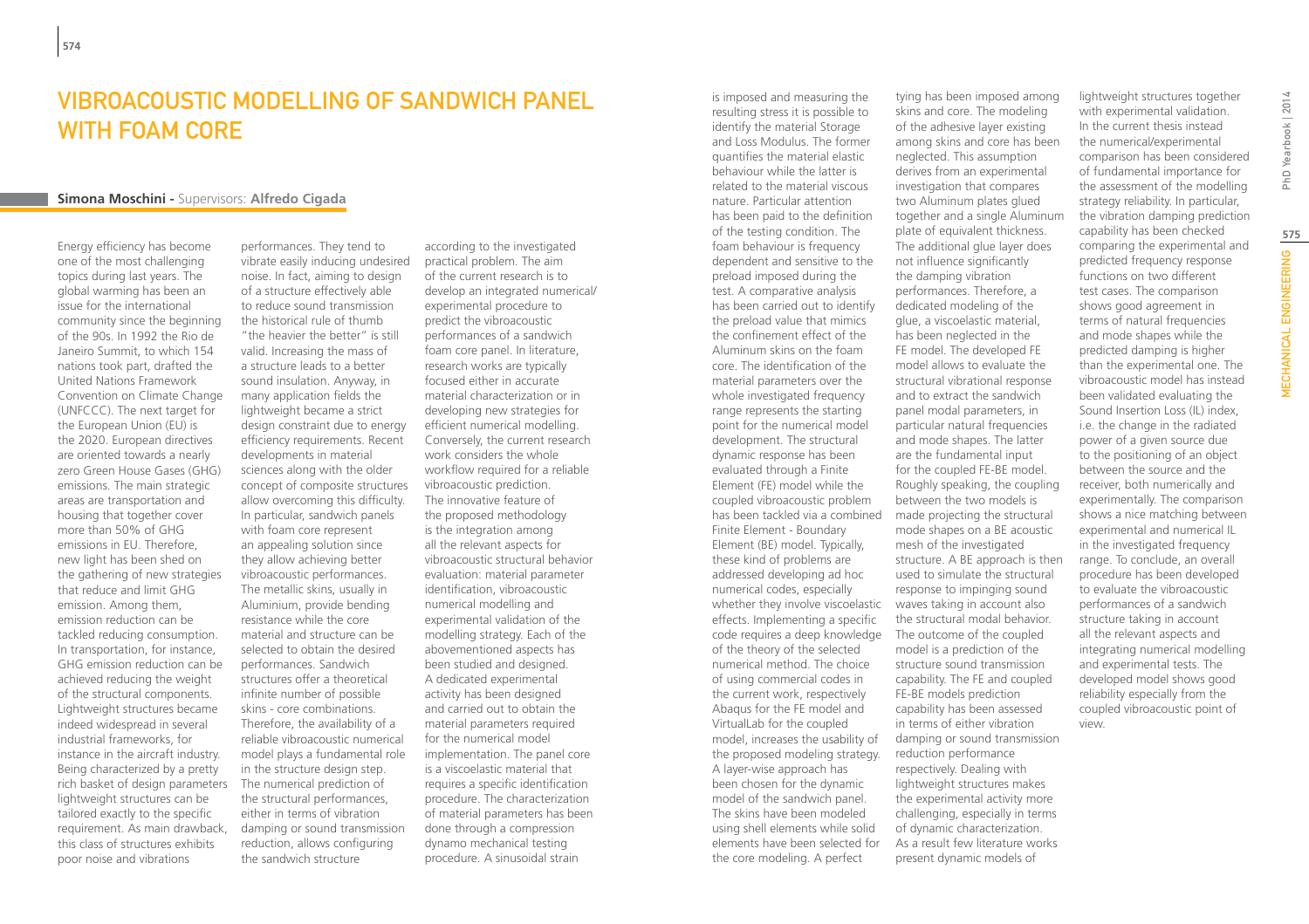### NUMERICAL AND EXPERIMENTAL ANALYSIS OF UNCERTAINTIES EFFECTS ON NONCONVENTIONAL FLUTTER INSTABILITY OF SUPER-LONG SUSPENDED BRIDGE

### **Andrea Pagani -** Supervisor: **Prof. Alberto Zasso**



**1. Dendritic structures in EAF slag: (a) high chromium steel slag and (b) carbon steel slag.**

The continuous progress in knowledge and technology has let engineers design suspension bridges with increasingly longer spans. A major concern for such slender structures is that they suffer from aeroelastic instabilities caused by selfexcited aerodynamic forces acting on the deck. While the risk of torsional divergence can be avoided by a careful aerodynamic design of the deck section, flutter instability still remains a critical aspect.

Since the first aeroelastic studies of civil structures, the problem of stability has been studied from a deterministic point of view; nowadays, this approach is the starting point of probabilistic analyses that take into account two main different kinds of uncertainties.

The first kind of uncertainties concerns the structural

properties of the bridge. Even if the numerical modelling of civil engineering structures is more and more refined, uncertainties related to a lack of information on the as-built structure still remain (material properties, non-structural elements effects, boundary conditions or local constraints).

to deal with at the design stage because new structures are often unique and without any closer terms of comparison. The second kind of uncertainties of nominal smooth flow, the deals with fluid-structure interaction and with several aerodynamic issues. Wind tunnel of the aerodynamic effects of tests are a core part in the bridge aerodynamic assessment of a long suspended bridge to define the coefficients that will be used in numerical simulation to predict the structure behaviour.

The modelling process is difficult measurement process, contains On one hand, the analytical models adopted to compute the aerodynamic forces acting on the bridge, approximate the aerodynamic phenomena. On the other hand, they rely on experimental coefficients that are measured in wind tunnel on scaled models that, apart from uncertainties related to the a lot of possible elements of mismatching with the real structure (Reynolds number selfsimilarity, the residual turbulence surface roughness of the model, the appropriate representation sharp edges, ecc.). Realizing a model that behaves as the real structure by an aerodynamic point of view is one of the great challenging for a wind engineer. All these uncertainties have to be carefully taken into

account in the evaluation of the aeroelastic stability since they can have a great effect on the results. This is particularly important for very long span bridges, since the design of such a bridge relies on structural and aerodynamic optimizations. This work deals with the effect of structural and aerodynamic uncertainties on the aeroelastic performances of the Izmit Bay Bridge that is going to be a part of the 420 km Gebze-Orhangazi-Bursa-Izmir motorway under construction at the mouth of the Bay of Izmit (Turkey). With analysis, Monte Carlo method a north-south deck direction, it is characterized by a three-lane dual carriageway (no railway arrangement). The structure is a three-span suspension bridge with a main span of 1550 m, two side spans of 566 m and two H-shape towers 252 m high. The deck is a classical streamed line single box, 30.1 m wide and 4.75m thick, with 2.92m wide inspection walkways at both sides. It will become the world's fourth longest suspension bridge. Wind tunnel tests (Figure 1) highlight that two verticaltorsional instabilities arise at the same mean wind speed. The first one consists the coupling of the homologous mode with an anti-node at mid span. The second one involves the second order vertical and torsional modes (node at mid span), and, unconventionally, also a vertical side-span mode. Further numerical analyses highlight that classical flutter mechanism is not able to reproduce the experimentally observed one because the effect of vertical higher modes need to

be considered. Dealing with the reliability



**2. Statistical analysis of the instability mechanism of the IBB with structural and/or aerodynamic uncertainties**

was applied to the aeroelastic problem assessment of the IBB that is very a-typical bridge by a wind engineering point of view. By a structural point of view, the greater uncertainties rely on the effectiveness of the FE modelling, that is quantified by a benchmark between the numerical and the experimental identified frequencies of 14 different bridges. Facing with aerodynamic coefficients, they can be potentially modulated by a lot of parameters. In order to verify their sensitivity to possible changing in the deck fluidstructure interaction, two model with little modification despite the nominal one were tested. Aerodynamic coefficients show negligible modifications and as a consequence also the stability analysis show not relevant differences. The model is also robustness considering slightly variation in the angle of attack. Numerical simulations show that the epistemic variations of both structural and aerodynamic parameters produce not negligible effects on the flutter mechanism. Structural variations produce larger effects on the

 $-20$  20 40 60 80 100 0 2 4 V [m/s]

ζ (Stable: ζ>0) Percentile: 2.5% − 97.5% **Percentile: 25% - 75%**  $\bullet$  Mean

ζ [%]

**3. Uncertainties propagation on the residual damping of the 1st torsional mode**

flutter onset than the ones produced by the aerodynamic parameters even if of the same order of magnitude. The synchronous flutter velocity of the two presented kind of flutter is a circumstance that is typical of the nominal case but, by a statistically point of view, it occurs only in the 20% of the simulations (Figure 2). The main mechanism of instability is the one caused by the coupling of the modes with an anti-node at mid-span.

Finally, this analysis highlight that, under specific conditions, the system shows instability at relative low mean wind speed due to a modification in the flutter mechanism that depends on the particular "*S-shape behaviour"* of the damping of the first torsional mode (due to both structural and aerodynamic uncertainties). This can also be noted by the analysis of the residual damping (Figure 3) that gives information about the stability of the structure at mean wind speeds typical of the in-service operative conditions of the bridge.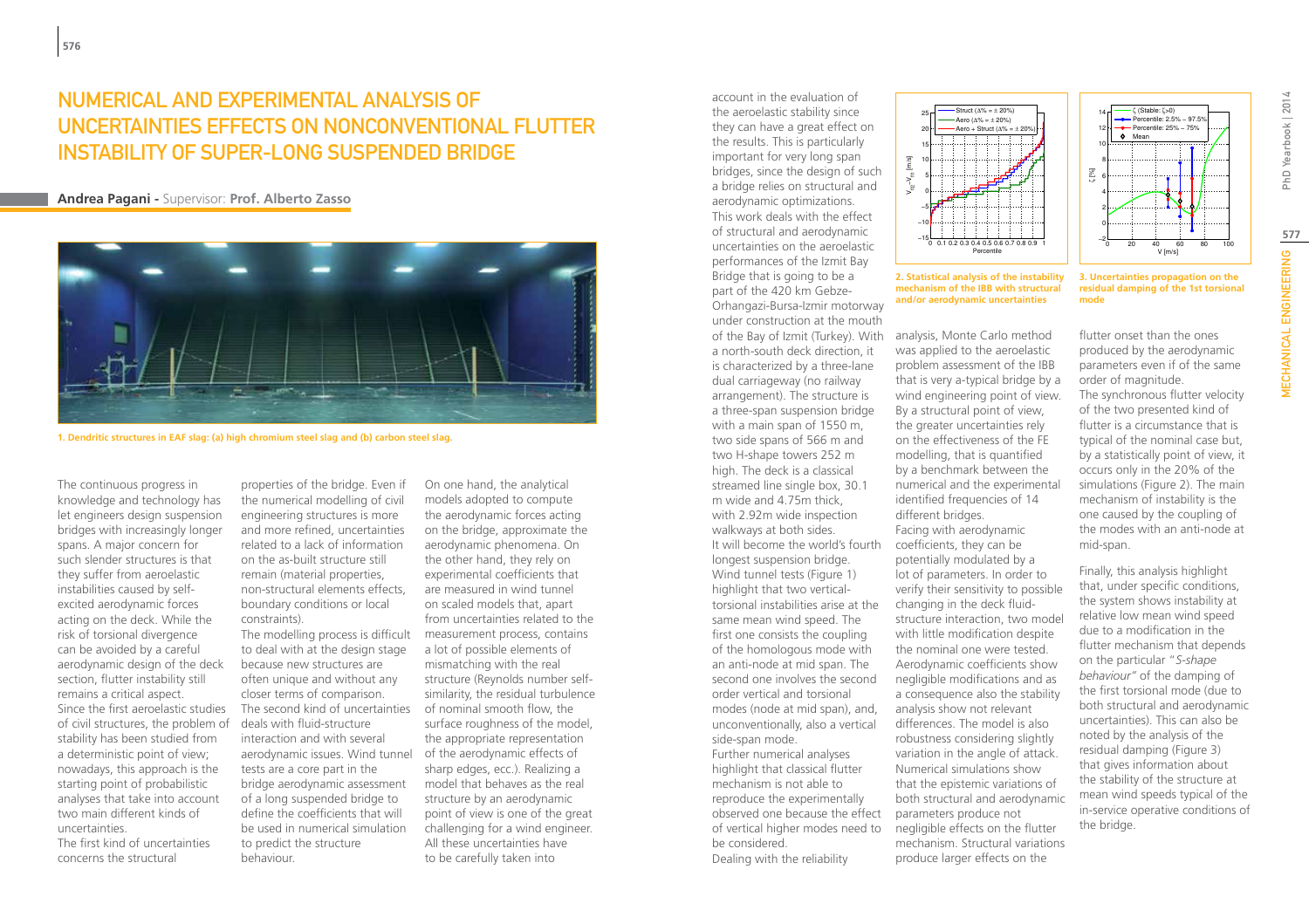# Model-Based monitoring and control of Machine Tools dynamical behavior to enhance machining performance

**Paolo Parenti -** Supervisor: **Michele Monno, Giacomo Bianchi**

Machine dynamic is a great important issue in modern manufacturing, especially for machining systems, because of its direct effects on part accuracy, surface quality/integrity, tools and machine components wear/ breakage and lastly on energy consumption. The work presents the development of different monitoring and control tools that help coping with dynamic problems affecting machine tools and cutting processes, by means of model-based approaches.

**Part A – Grinding:** Major attention is given to cutting instability phenomenon in roll grinding and the related surface waviness formation. The study of this topic is framed in a research project that involves one of the top world-leading manufacturer of roll grinding machines. Chatter is one of the critical aspects that must be taken into account since it hinders the surface quality and the geometrical accuracy of the ground workpiece, which are the main goal of this process. Therefore, Automatic Chatter Detection becomes fundamental for supporting grinding operators in performing chatterfree operations and mitigate the negative effects associated with this phenomenon. Technological synthetic indicators for grinding



**process controller**

chatter monitoring have been developed for this purpose, basing on a sensor fusion approach of accelerometers and NC drives data. Automatic Chatter Control represents an additional step ahead toward the achievements of good system performance. Most of all the existing solutions in literature waviness observer module is requires strong modifications of the system setup and the use of additional expensive sensors, which often are not suitable for an easy industrial exploitation. In this work a model-based Automatic Chatter Control architecture for waviness process is described by models avoidance, that is compliant with the constraints imposed by the industrial application, is proposed (Figure 1). The controller works in closedloop using a waviness observer module as feedback and the



process parameters, such as the workpiece and the grinding wheel speed, as control variables. Stability theory of the grinding process is exploited for supporting the decision actions which consists in the application of speed tuning or continuous speed variation strategies. The aimed at identifying the surface defects online (during the grinding process) basing on the forced response of the machine structure to force perturbations. The closed loop dynamic behavior of the machine and of the open loop system and the linearized grinding process. Thanks to the closed-loop response function, it is possible to extract and quantify the only contributes related with waviness, from the acceleration

response of the structure (Figure 2), supporting the activation of the most proper control action. The control architecture has been implemented in Labview® and deployed on a National Instrument real-time control platform. The solution, tested on a specifically equipped grinder has demonstrated to reduce significantly the negative effects associated with the dynamic interaction between machine tool and chipping process. All the above analyses have taken advantage of a comprehensive time-domain grinding simulation model, used as a reference virtual machine, which has been developed during the PhD work, in collaboration with ITIA-CNR. The aimed at identifying the onset model relies on a tridimensional discretization by means of a Z-buffer approach and it is able to provide static and dynamic grinding force components by taking into considerations all the relevant aspects, such as cutting force non-linearities, contact stiffness, process damping and generalized machine dynamics with multiple degrees of freedom (Figure 3). Non-linear grinding wheel wear behavior is under study and will be object of future development. Validation tests has been carried out on a surface grinding machine confirming the good performance of the model.



**1. Architecture of the developed 3. Time-Domain Simulation model of Grinding Process**

**Part B - Milling:** Minor investigations have been devoted to the study of the dynamic behavior of milling process and milling machines. A real-time monitoring module of regenerative chatter in milling operations and estimate the chatter frequency in real-time is proposed. The approach, based on recursive fitting of a cutting forces model is presented along with simulated and experimental applications that exploit accelerometers, dynamometers and microphones. In general, reducing cutting forces decrease the tendency of the cutting system to develop chatter. The idea is to adopt Ultrasonic Vibration Assisted Machining (UVAM) technique in this regard. A preliminary experimental assessment has been carried out for the micro-milling case to evaluate the actual force

reduction allowed by UVAM. Future studies will be devoted to the coupled effect on cutting stability. Another investigation has been focused on inertial vibration affecting multi-axis milling centers. A feasibility analysis for compensating the dynamic compliance through the application of a model-based feed-forward approach has been carried out. The possibility to use feedback control has also been discussed confirming that both solutions can be adopted on real systems. Surface defects, associated with the structural inertial deformation, can then be actively reduced.

**579**

**MECHANICAL ENGINEERING**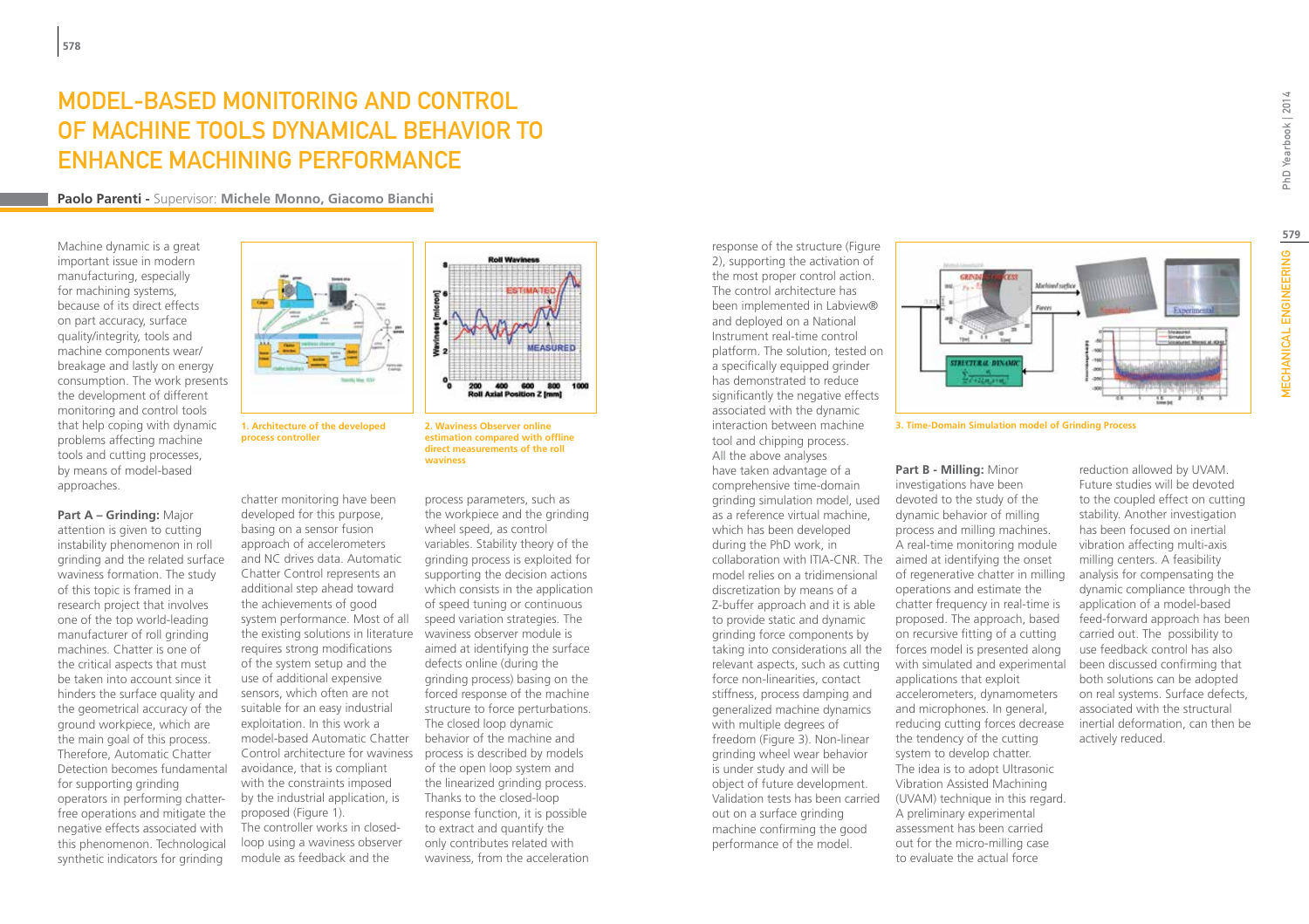### MUITI-LEVEL OPTIMIZATION OF MACHINE TOOLS CONTROL ARCHITECTURE

#### **Danial Ramin -** Supervisor: **Prof. Stefano Bruni**

During the last decades manufacturing systems have been rapidly changed as the response to increasing market demands for higher productivity and quality. Simultaneous fulfillment of these contradictory objectives has urged the development of more intelligent and adaptive technologies. Computerized Numerical Control (CNC) units play an important role in this new trend enabling machine tools to perform more complex operations in shorter time without compromising the product quality. Incorporation of advance techniques into CNC architecture has been the subject of many research studies, though in industry CNC machine tools have remained closed systems. Among these efforts are Open Control Architecture, a user oriented CNC system, and soft-NC, an object oriented technology which can be applied in robotics as well. Within this framework this thesis tries to contribute to the research trends evolving machine tools control structure by addressing existing challenges and proposing new methodologies. CNC command generation is typically consisted of three stages: Interpretation of geometrical data, motion generation and drive control. Traditionally CNC trajectory generation is performed by linear and circular interpolations. This approach produces line

segments for contouring and as a result causes feed fluctuation at the junction of those segments and hinders high speed machining due to segment-wise feed planning. Moreover, higher order discontinuities produce high acceleration and jerk which can saturate the actuator and induce structural vibration. These drawbacks drastically increase operation time when complex trajectories are to be executed. On the other hand at servo level, mostly simple controllers such as PID are implemented which have limited bandwidth and are not capable of tracking aggressive trajectories with high frequency content and delivering robust performance in the presence of disturbances and uncertainties. To alleviate the shortcomings of simple linear interpolations, parametric interpolation techniques like spline and NURBS have recently gained significance in delivering machine drives the desired feed motion smoothly and accurately. To cope with the issue of feed generation in real-time lookahead module is adopted to increase the speed while taking care of only geometric and kinematic compatibilities. Just recently manufacturing literature directed some efforts toward optimal motion planning, which is a

well-studied problem in robotics, and servo-control level, which but little has been achieved in practical implementation of similar techniques in CNC architecture. Regarding the feed drive control, robustification has been the major concern of research community. Advanced controllers have been substituted for classical ones in order to achieve higher positioning accuracy and satisfy multi-objective performance criteria within the larger range of dynamic variations. As a result, lighter mechanical components can be used to decrease energy consumption in spite of their higher compliance. Of course implementation of these controllers has been made possible only through powerful computers and high resolution sensors on the one hand and innovative identification techniques enabling precise modeling in the other hand. In spite of all these efforts, there still exist a great gap between state-of-the-art control theories and their implementation as reliable controllers in machine tool feed drives. Most of the existing solutions at each abovementioned module deal with the corresponding challenges independently without considering their interactions and how they can affect the global efficiency of the system. One of the common issues among the motion generation

is handled in this fashion is the problem of vibration. Motion trajectories are made smooth and conservative in order to prevent structural vibration and controllers are designed to have higher bandwidth to mitigate it. This approach is less than optimal when it comes to the trade-off between precision and productivity.

To overcome these shortcomings, this thesis proposes a multi-level control architecture in order to exploit the full capacity of machine tools regarding different constraints at each level. In this context, a self-scheduling controller, namely Linear Parameter Varying (LPV), has been implemented which takes into account dynamic variations due to different configurations of the machine. For this purpose, in order to identify the position dependent dynamics of a motion generation system, two LPV model identification techniques are proposed based on the availability of a priori knowledge of the system. In the first approach a block box identification method has been formulated, in which the LTI models identified by subspace techniques are interpolated with minimum conservativeness. The second approach assumes the structure of the system is known, so based on this data a gray-box identification

procedure is presented using a heuristic search solution for minimization of discrepancies in the frequency domain. Based on the obtained LPV model of a ball-screw, as the most common component of machine tools, an LPV-H∞ controller is designed, where through the proposed weighting functions –earlier tuned by the synthesis of different LTI controllers– certain time domain specifications are incorporated with an ideal outcome maintained throughout the operation space. Eventually, a piecewise-affine (PWA) approximation of the controlled system is integrated into a novel trajectory generation algorithm which not only optimizes but also systematizes the procedure of motion planning. Integration of system dynamics into the motion generator for a multiaxis machine, intrinsically a non-convex problem, is reformulated as a Mixed Integer Linear Programming (MILP) model, which can be efficiently solved using several powerful solvers. While minimizing time (or possibly any other objective function such as energy consumption) this approach makes it possible to maintain any desired performance once the corresponding dynamics are stated as linear or PWA constraints. This may include the saturation of control system components, backlash,

friction induced vibration and residual vibration of the mechanical structure. Another advantage of this method, comparing to the existing motion generation techniques, is the direct mapping from time to parameter space. Consequently, not only the trajectory generation structure is simplified without compromising the contouring precision, but also the time spacing can be optimally adjusted without being restricted to profiles with predefined multiple segments as of the standard methods. Hence, the kinematic compatibility is automatically handled by the optimizer. The efficiency of this method has been verified for a positioning system with the LPV servocontroller, when an optimal trajectory was generated, while the tracking error remained within the predefined bounds. Though the main goal of this project was improving the performance of machine tools, the proposed methodology do not fall within a specific family of machines and can be applied to any multi-axis motion generation system.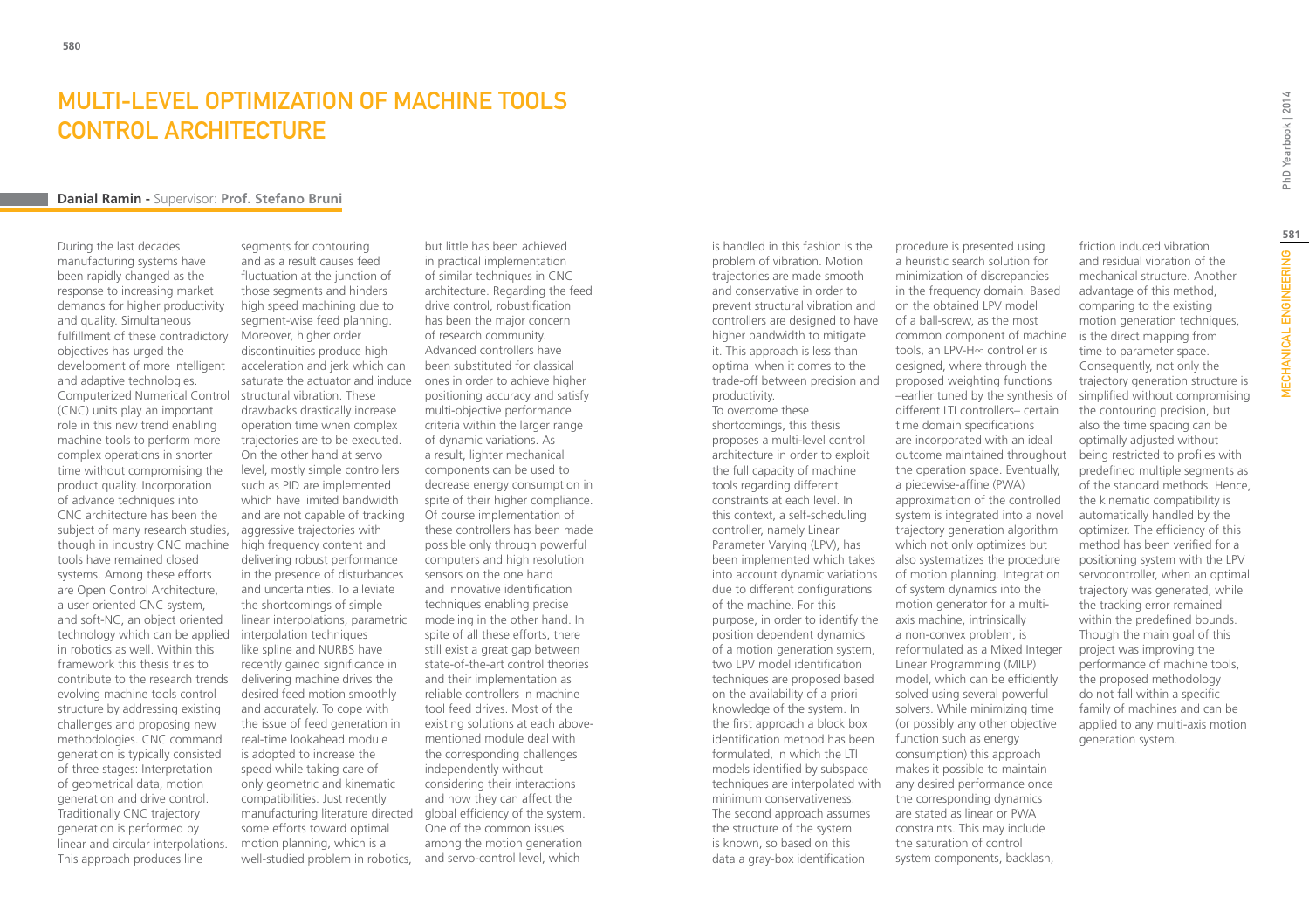### ADVANCES IN LIFE PREDICTION AND DURABILITY OF RAILWAY AXLES

a correct design and plan of the inspection intervals, such as the definition of the load history on the component,

#### **Daniele Regazzi -** Supervisor: **Prof. Stefano Beretta, Dr. Michele Carboni**

Railway axles are components adopted since mid-nineteen century and which have occupied and still occupy a large place in the scientific research. On one hand, they are safety components, whose failure can lead to tragic consequences, and are consequently designed with an infinite life approach; on the other one, there is an increasing needing of optimizing the costs and operations connected to the in-line inspections during the working life, especially considering the more recent applications to high-speed trains. Despite the great amount of studies, railway axles are nowadays still designed against fatigue limit and mostly based onto pregressed experience. By such approach, even if a high safety standard has been reached, it's not possible to make a step further in the direction of optimizing the design and all the costs related to production and exercise. For this reason, the traditional design against infinite life is being more and more complemented by the relatively new, at least in the railway field, damage tolerant approach, able to take into account the

degradation or damaging of the axle along lifetime. Several aspects contribute to a reliable estimation of the prospective lifetime and, consequently,

the mechanical properties and behaviour to crack propagation of the adopted steel grade, the knowledge of the SIFs at the crack tip and the qualification of the NDT techniques adopted during inspections. Aim of this research was trying to improve a few points among them: firstly, an attempt to correlate the three methodologies of calculation was carried out, then, the effect of residual stresses and variable amplitude loading onto lifetime calculations was considered, in comparison to dedicated experiments. The allowable damage sum *D*, and the choice of the right fatigue curve onto which calculations should be carried out was firstly discussed, comparing the experimental results, from VA loading tests onto small-scale specimens, against predictions. It was found that a damage sum equal to one led to not conservative predictions: the dispersion of the experiments could better be represented by a damage sum set to 0.5. Calculations performed onto the 2.5% percentile of the fatigue curve, with an allowable damage sum equal to 0.3, in agreement to FKM guidelines, led to sufficiently conservative

predictions, being adequate as design criterion.

Limitations and contradictions of the current regulations were highlighted, and the need of, at least, complementing the traditional approach with the novel damage tolerant one was proved by an example of application of the approach to old axles, no longer complaint with the current regulations, in order to show how to manage their service life extension. A simple application of a damage sum criterion, based on the Haibach's rule, but adopting realistically derived load spectra, returned very long predictions, according to the evidence (none of these axles failed over more than 30 years of service), but in contrast to the European Standards, which are, maybe, too conservative. By use of appropriate crack-propagation models, in conjunction with the realistic derivation of the loading spectra, a procedure for the evaluation of a reliable inspection plan was proposed and discussed. Finally, a simple parameter was proposed, more indicative of the inspection intervals than the Safety Factor proposed by the current regulations.

In the last few decades, several surface mechanical procedures, generating compressive residual stresses, have been adopted to increase the service life

of mechanical components subjected to fatigue. This approach has been more and more adopted also in the railway is usually observed, mainly field, with deep-rolling as the adopted technological process. In the PhD thesis, the effect of the residual stress onto crack propagation was addressed: full-scale specimens, made of the medium strength steel grade A4T, were machined and deeprolled adopting the parameters of axles from production. Then, crack propagation tests, under VA loading, were carried out in order to compare the experimental results with dedicated simulations, by the meaning of a no-interaction model taking into account the effect of the residual stresses onto the stress intensity factors at the crack tip. Depending on the initial notch size with respect to the depth of compressive residual stresses, no crack initiation could be observed for small flaws (R=2 mm), while unusual crack shape development, characterized by crack branching and wide yielded regions, happened for the largest ones (R=3 mm and R=4 mm). In any case, crack propagation occurred only at very high and unusual ΔKmax/ ΔKth ratios. Regarding the crack growth simulations, results obtained by a simple no-interaction crack propagation were carried out, trying to model, taking into account the measured stress field, were successfully compared to the full-scale experiments, opening the possibility of accurately planning the inspection intervals decreasing. Firstly, crack growth for deep-rolled axles. Finally, the effect of variable amplitude loading onto crack propagation was considered. In dependence of the applied

load sequence, a certain amount of retardation or acceleration onto fatigue crack growth rate addressed to the local plasticity at the crack tip and explained by adopting the plasticity-induced crack closure concept. Crack growth tests under variable amplitude loading were carried out onto companion SE(T) specimens, showing the same constraint effect at the crack tip as a railway axle. The variable amplitude loading was applied in the shape of time history or equivalent load spectrum, with different lengths of the blocks, in order to check the retardation effect due to the load sequence. No evident retardation effect arose, in dependence of the shape of the VA loading, when considering the medium strength steel A4T: results from Time History and equivalent block loading agree, as well as results from longer or shorter block lengths. Regarding the two high strength steel grades, an evident effect of retardation appeared when considering the high strength steel 34CrNiMo6, tested at stress ratios different than 1 and at high ΔK values, while no evident retardation appeared on the similar (at CA) 30NiCrMoV12 steel grade, tested at lower ΔK values. Crack growth simulations approximate at best the experimental evidence, adopting the threshold definition from different experimental techniques, CPLR and ΔKsimulations were carried out by the meaning of a no-interaction model, then, an attempt to simulate the retardation effect was carried out adopting

the Strip-Yield (SY) model. A convergence analysis on the  $\alpha$ parameter permitted to define the most appropriate values, regarding A4T, stay around 2.5Ö2.7. The high strength steels were, instead, better represented by lower values, depending on the amount of retardation, variable between 2 and 1. This was in agreement with the higher retardation of these steel grades. A simpler approximation was finally adopted, trying to match the experimental outcomes by translating upward the threshold ΔKth from CPLR. This approximation, which gave good results, according to the more complex Strip-Yield model, is suggested as a 'rule of thumb', for basic calculations of the perspective lifetime. Finally, the increasing distance between inspections, possible by an accurate representation of the retardation effect, was discussed, considering the equivalence between SE(T) specimens and railway axles. In particular, it was found that, for a given failure probability, inspection intervals could be increased by 60% respect to predictions made with 'no interaction' and CPLR data.